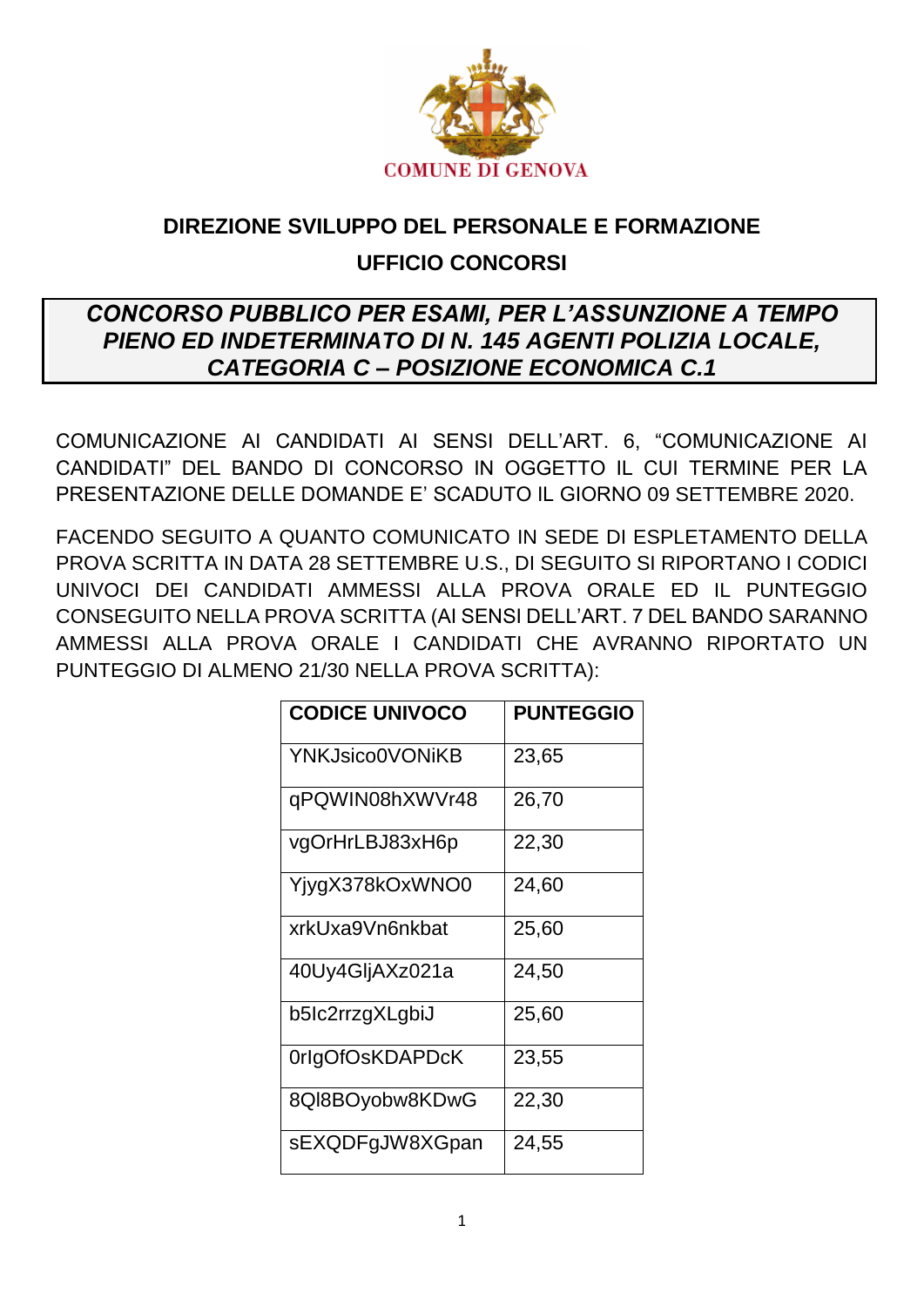| nGsTxUpOvy4UEhh | 22,35 |
|-----------------|-------|
| JNhSL3e0oQFlkYr | 23,40 |
| ial8L0IXZcaxU7f | 22,30 |
| hfZtphTUaK7oLdv | 26,75 |
| IQLSruUm9MIGOdN | 28,90 |
| Lyolqe5rXnv4bfl | 22,30 |
| s28zh3NaN36oZ6K | 21,20 |
| Wx5IVAH2iTV71Bi | 25,60 |
| vMb485nC0oF572K | 23,50 |
| ZJZn3SDzazZQGjP | 25,60 |
| tVyOnCrI0poqzKX | 27,85 |
| DpSGBoJK87znatJ | 21,35 |
| kT2hmt4s1bSs0py | 27,80 |
| zWohSzdFMWiBqqu | 21,20 |
| HazzzoOggsOfLCB | 24,65 |
| xAVU005ylQhgwoa | 24,50 |
| 8sQZEp90LnSb03w | 21,20 |
| 2jqfPdaQUY6UicY | 28,90 |
| 5cUZKJohiHzmw23 | 27,80 |
| zxTnak5afGQqMpa | 23,45 |
| IV3nUdLnnQsuNJo | 21,20 |
| ZD6nLXdbWGZaGsP | 21,20 |
| 2zd90NJnaRsh9mq | 24,55 |
| xt0tcT5uL4tzwdR | 25,70 |
| ylAtpwpKKyZzdfi | 27,80 |
| AeL9RjDWRzhQRjL | 24,55 |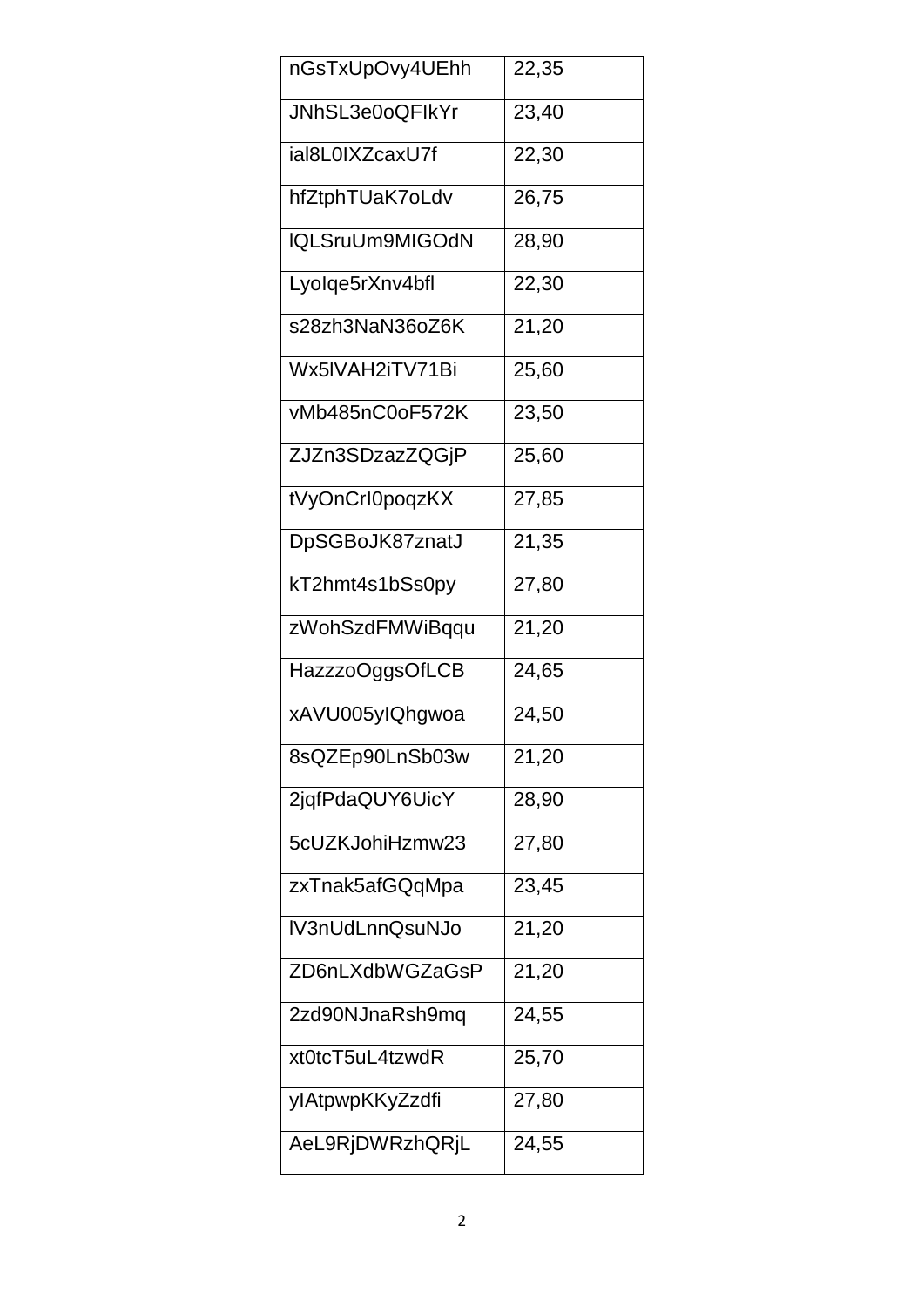| 3VYDVwNZgQa0xY0        | 22,50 |
|------------------------|-------|
| w99afD0remBDsae        | 23,60 |
| Hsgi8ODDbO7qmb3        | 25,60 |
| 0aavpniv1ceQ1IY        | 25,70 |
| rOGtMszlMrelFpO        | 22,45 |
| nqmnxDzYDcRaglf        | 26,70 |
| tDH324kyKj5N4DS        | 22,50 |
| Da27lckZZeKhauR        | 30,00 |
| WLVj7V88a1oizYs        | 25,60 |
| nkbPWPeuQGYzQp1        | 21,20 |
| 1M4QhwWRBkq3zr1        | 24,50 |
| CsLjlgIHeMfpGKQ        | 25,70 |
| 5UBycMsz9XShhYO        | 24,55 |
| vOHvgGmLphGLb1H        | 25,60 |
| RFqxm724haga0wN        | 22,30 |
| ODXDIfNdDrl355n        | 23,40 |
| z0IsNXvvrdOzkR1        | 28,90 |
| IpuNzynql9pntbs        | 24,50 |
| TvlqxSabPuJ4whA        | 24,60 |
| HznCnNm3n2kLLQk        | 23,40 |
| jOdBzFa05YjXIVP        | 22,30 |
| UBXJN1zjdupUN93        | 25,60 |
| vDsasG4UmOR8KOA        | 25,60 |
| feaiXctY8fAVwSM        | 21,20 |
| AeRzRKOpT6FqA9y        | 24,50 |
| <b>IUkllamLDuQrHc0</b> | 23,45 |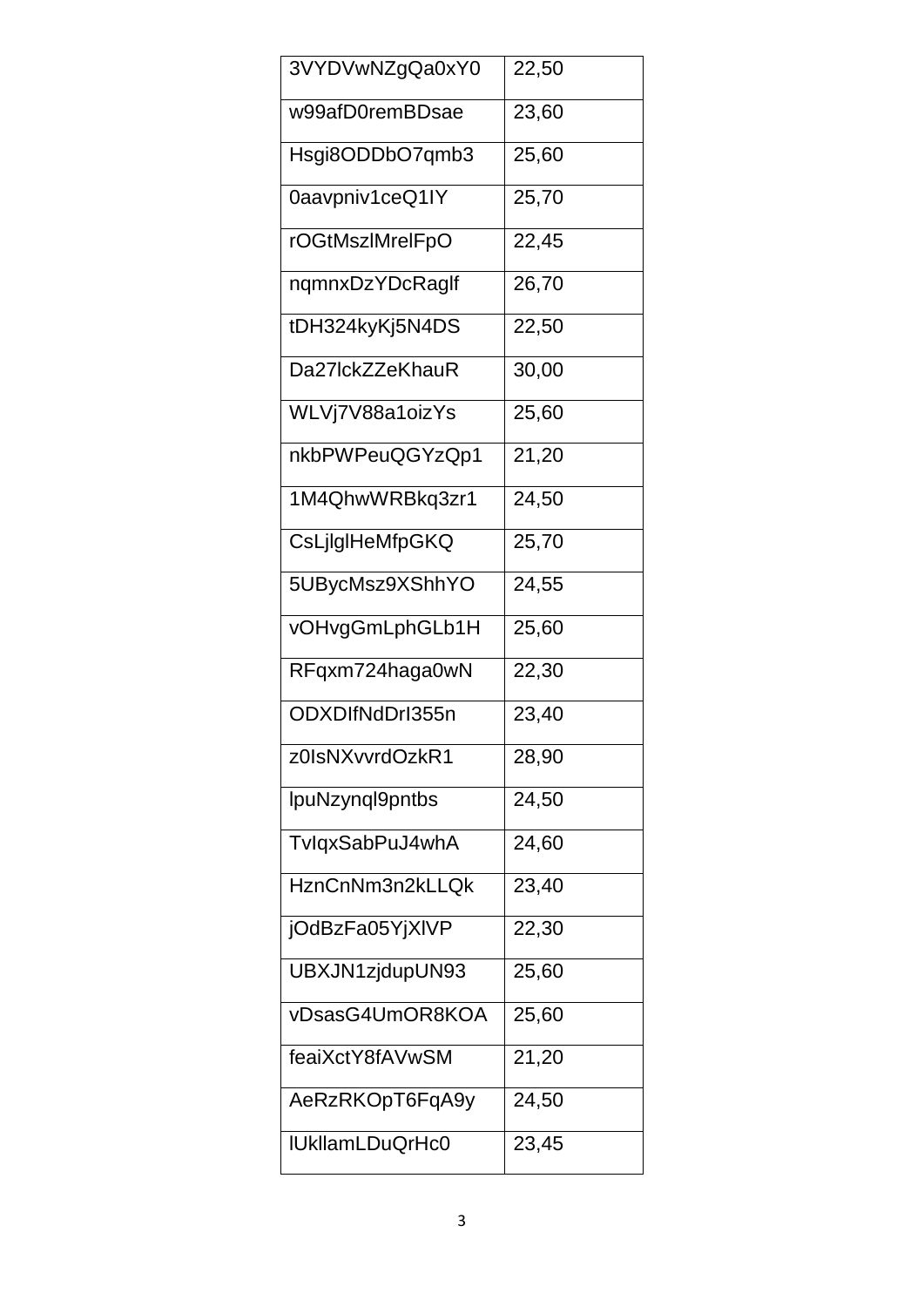| zV2iBDdYM1bGl8W | 22,40 |
|-----------------|-------|
| tA9RXhYi1xMK2qD | 22,30 |
| io6hJ08ZeiBFKUS | 22,35 |
| IUAJeHYLdOxHQZ1 | 27,80 |
| vOF6sfT7p5zRUYR | 22,30 |
| uo1pzlaDdWuHOoZ | 23,55 |
| w2zu4kwUTQJ03cK | 21,35 |
| yWa1OGO4r0WHhtQ | 22,30 |
| DDyTCku9Vsz0OCC | 23,55 |
| ANah9g9l1q0vrXI | 25,65 |
| ImRhdrrAdkdTNf5 | 27,80 |
| EhVDiCwsEf3GQSU | 21,20 |
| ffKFSaxI7PurJNc | 21,20 |
| RtndfL8WrnJmiwU | 27,80 |
| fWQQmKCONKa9roQ | 23,40 |
| Q94hGPFdmsuuzK3 | 24,70 |
| neodpQDAkaeq6ms | 22,30 |
| 6X0OK4W3lWdu5OO | 21,20 |
| w1mog5ObmHk5NzR | 25,60 |
| sqwmNQyRB5KqXna | 24,50 |
| 3h4CGRBXg6Hn5vy | 21,35 |
| QRpXdVlpzzR3ep8 | 27,85 |
| QPOEStORz4RktQE | 22,35 |
| zbw1Jh9FLKa8cp9 | 21,20 |
| 1U9x77ttUNzaAhj | 24,65 |
| 30Rdz8VaO5Uu6ab | 28,90 |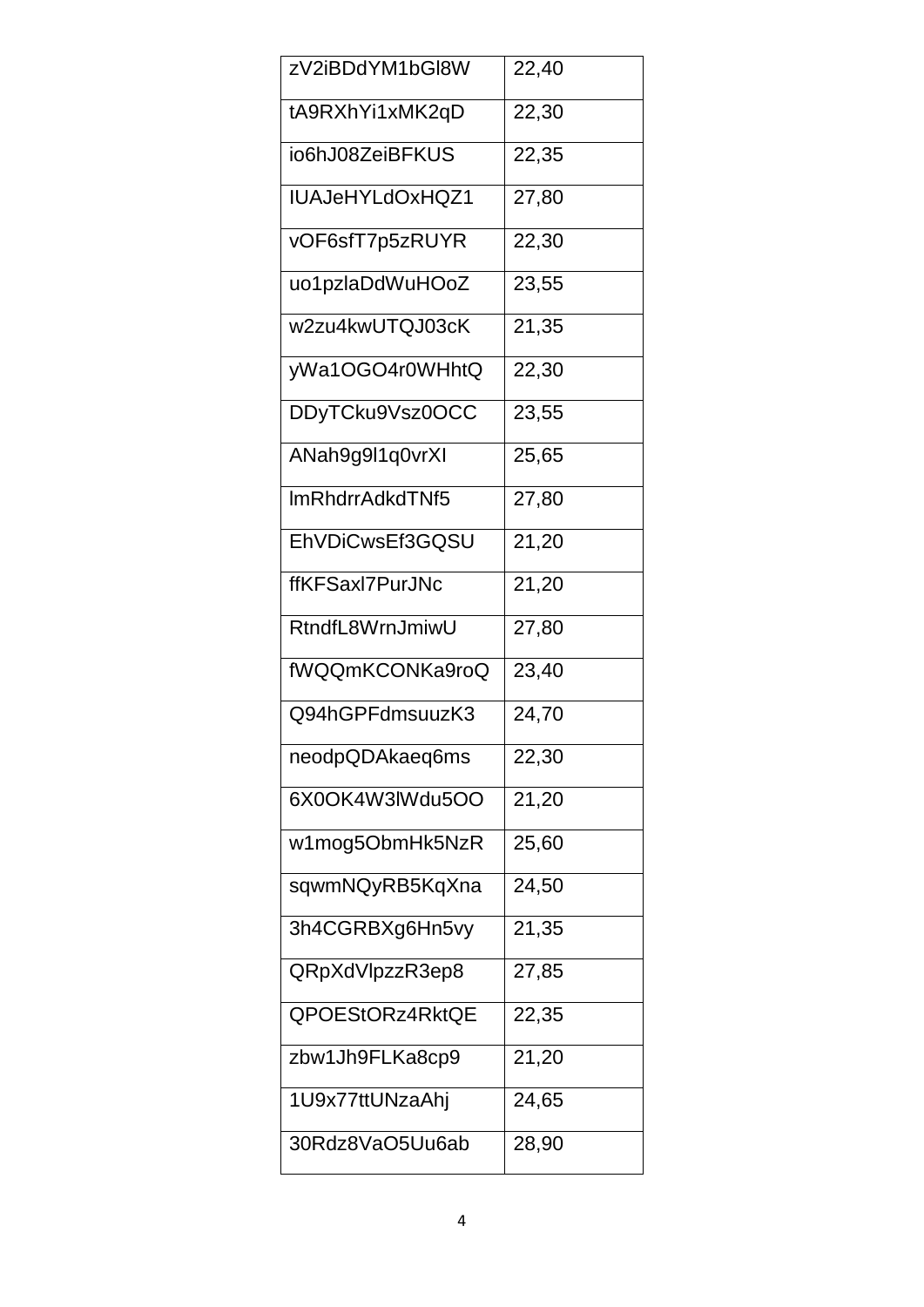| CdNqzBYZayKGuaJ        | 26,70 |
|------------------------|-------|
| fU1USqk5YSxY0fU        | 23,40 |
| HLjcjpEhBfDBKjV        | 21,20 |
| CzJ5NcX72QoSxiW        | 24,50 |
| tk6F7K42uv4w2qx        | 23,40 |
| DnA1MjU5ihq3dsL        | 24,55 |
| hIZBPXmk6FRTfrZ        | 27,85 |
| YhK4li1cFbaQaZM        | 22,30 |
| jXdG3pRgLv0psmY        | 26,70 |
| qSay5M1urz8V88W        | 22,30 |
| DIML3f6wOEyP8x3        | 21,20 |
| wxL9JPOpLaxuTwD        | 21,25 |
| L16TQI4b590M1AQ        | 21,20 |
| iLXNUncePyESL4Z        | 22,30 |
| XJnjR7QNOezl7sS        | 21,30 |
| <b>UUzcRqLuwZatBcx</b> | 21,20 |
| GrzZajNIOZJaaYA        | 27,80 |
| Qhfp7WDcZ2VzbUG        | 25,75 |
| x2Uiky1ItcsWTNZ        | 27,80 |
| JUEOmDgZaFKsG2I        | 26,70 |
| awsM0AwhWd7HdFT        | 26,80 |
| M9nsApIISDOuWZy        | 24,70 |
| 2lTigS5d61BFYbf        | 23,50 |
| s5tbjlyxsCw0QKX        | 27,80 |
| 8qHo40BegRh8J1O        | 22,30 |
| q118a4qbon9qqTn        | 23,65 |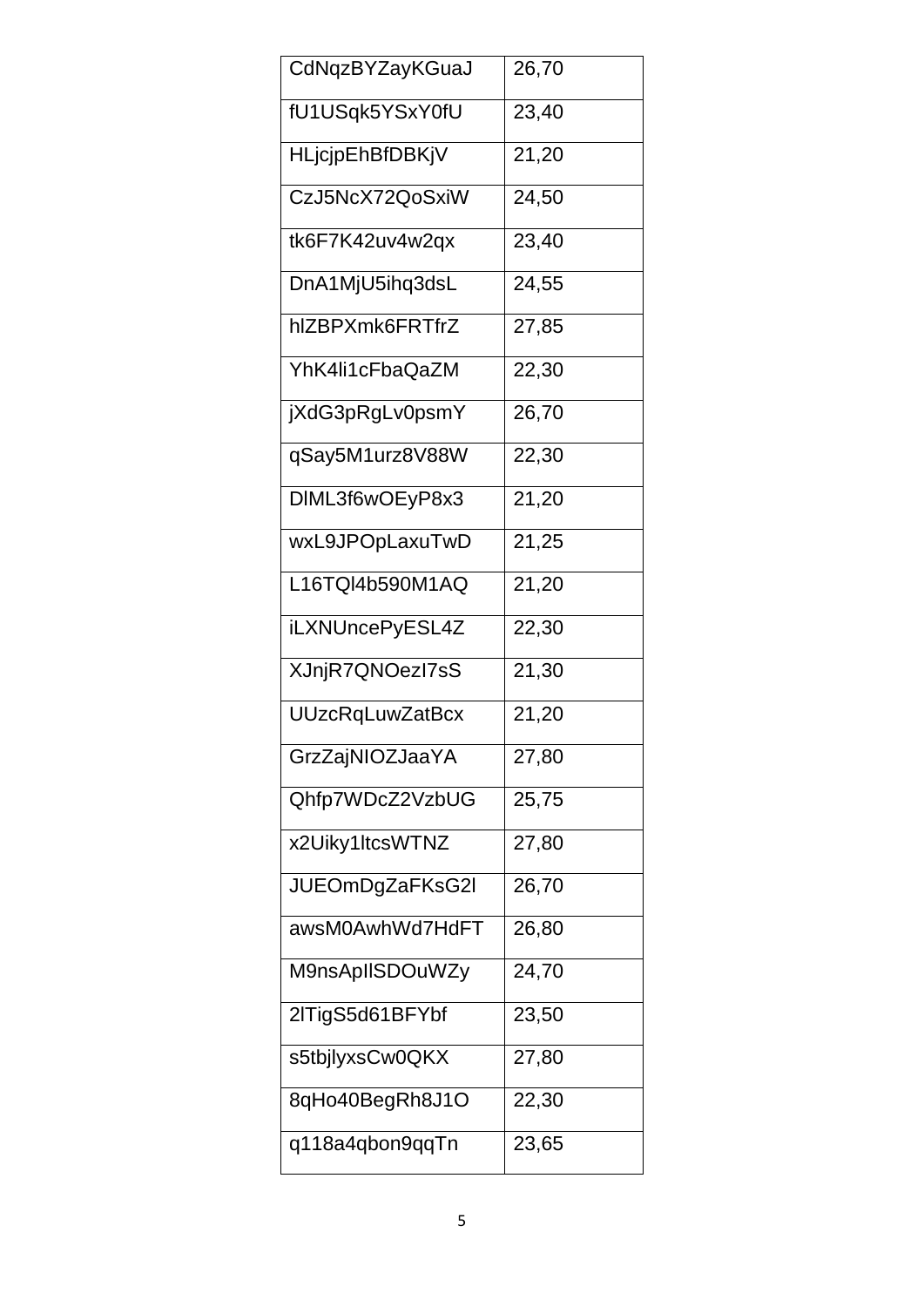| 3k4LOUDbI58uPiw | 24,60 |
|-----------------|-------|
| zQYDj5oikJee0dL | 27,80 |
| 9pNsPRRteK4J7Ex | 23,40 |
| ygV43SSRaR3F9Sb | 26,80 |
| LpRkkVY45oiQZSN | 27,85 |
| tvUTWIL3QFhRXYw | 25,60 |
| EgHigyk6mYSxX0Y | 22,30 |
| YlzR3jMnkOLMgcW | 21,35 |
| mZFsv0GzYfkDOH6 | 28,95 |
| tdyNAahfazuafg5 | 26,85 |
| Gzn4umPRjDWhvfk | 30,00 |
| vFwmdaXEFRblkvf | 27,80 |
| G4z3LS4rsO0rnzz | 21,20 |
| g76hwpJkpzLdT65 | 24,50 |
| uStnsR3afm9vxig | 21,30 |
| qBKQDz1L5Awv2zb | 25,65 |
| MM1HrzzKmEaA9tv | 21,35 |
| FPBPqjsWaZrm7zu | 21,20 |
| NIEptew9bvj0vNd | 24,50 |
| u5V3pwaiuVAPgcl | 27,80 |
| Eo40roKearC5zHV | 23,40 |
| K29fSWkn2pOkG7t | 23,50 |
| y6NvNHIFPz6EXNj | 21,20 |
| YwLnc5wcp7jYp00 | 28,90 |
| qNeea2khVdqcxKS | 21,20 |
| RvzZp4JzdMVXRgh | 22,35 |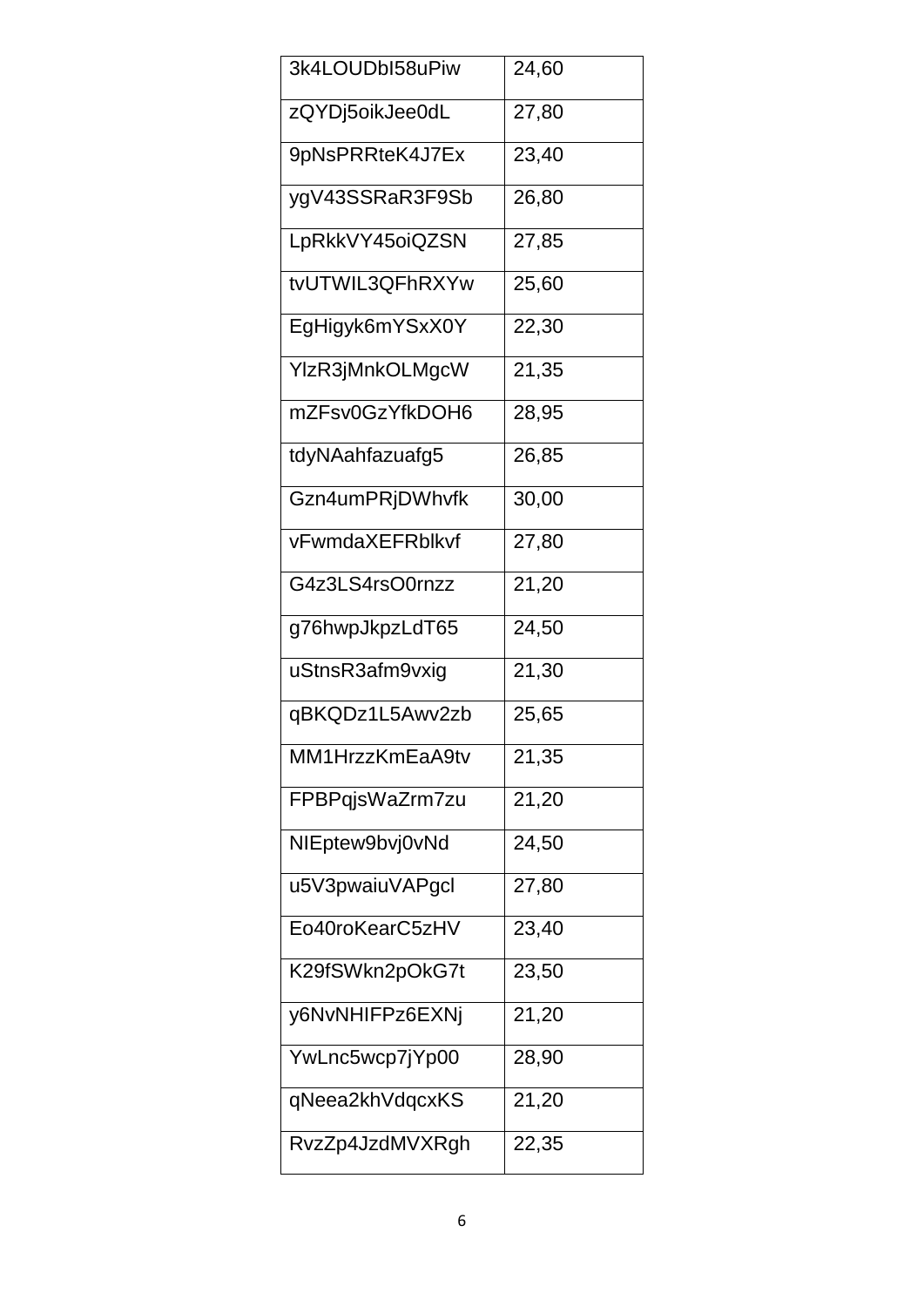| TTZNLqRnFjHsbA7 | 24,55 |
|-----------------|-------|
| lavzicxyg67N5Fb | 21,20 |
| 8TwQoj1qGrizzvz | 25,60 |
| bk6h6nAGctOCQPz | 21,40 |
| kRI4AUJMYzWAH11 | 25,60 |
| 4DhR4in4yBEkiGm | 21,25 |
| INPVC38Zz1aLvvK | 21,20 |
| SZyan969slanKSp | 22,30 |
| iKTH10gJaM56O0g | 23,40 |
| 9YLkk1FqU61ua8a | 21,20 |
| mYBF89YFXxOMTI4 | 21,20 |
| vciSmFu5o4tIUqR | 23,40 |
| A2Fkr7GcpC0JSix | 22,30 |
| 2YliDAt2QBJjLOY | 22,30 |
| 7yBsPFljRaW3d8d | 24,60 |
| 1A7y8O8uuHPRgTa | 22,30 |
| PUcdMHDXpZkOBaJ | 26,70 |
| dulpPuvJIOQwUnX | 21,35 |
| rZ3Luh031i1PxIU | 23,40 |
| dmpcAK6G1Baq3Ds | 22,35 |
| iuLISyNCq2KQ1aP | 21,20 |
| ydqklPwz5dUiaTo | 22,30 |
| El1fKheq3XikcQN | 22,30 |
| anaqhNRe5yhPatz | 26,85 |
| TPwl7wtRUyb01qY | 22,30 |
| s4R4ZSb5GXqbkN7 | 21,30 |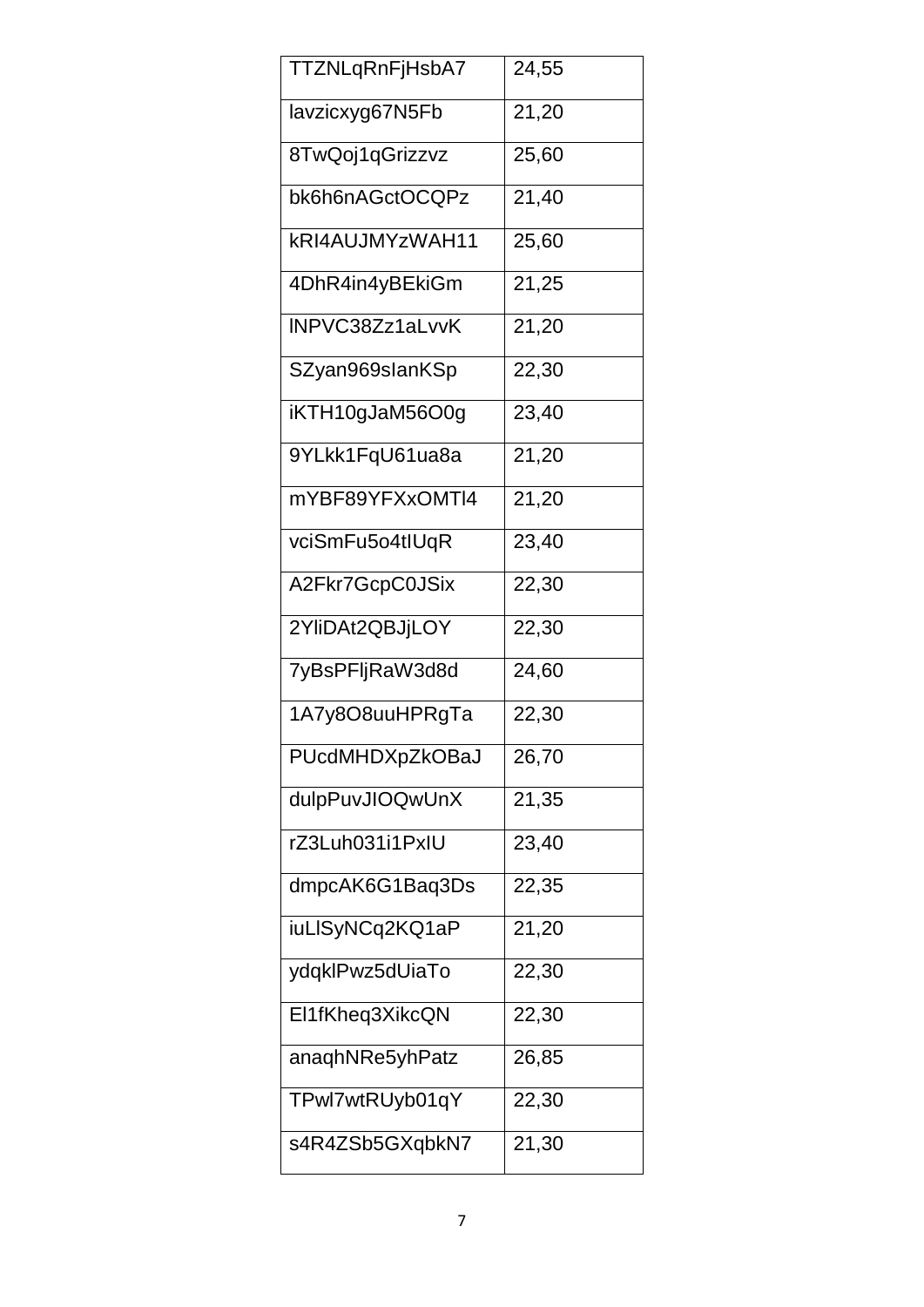| 06VekyCWBPOWOTM | 21,20 |
|-----------------|-------|
| XanAYm0A9sGraE1 | 21,20 |
| u1fYUGEszvSJqqZ | 25,60 |
| 6c4aSbnO6KeeK4m | 25,60 |
| o4cQU1TYBDqsdzO | 21,30 |
| W8yM5wKXnVi4jHP | 25,60 |
| 1OlgMzJNdn18NuR | 23,40 |
| P5ezEX1qp6cmJMr | 25,60 |
| zkxlRVVe9yBEZTY | 25,60 |
| Qtzv9L51jswRfNU | 22,30 |
| 7gEuqzeydPHkTod | 23,40 |
| HaqspJRaoaMwTZI | 24,65 |
| v7zOu63TR9XH9nG | 24,70 |
| bCTVScSdRDzhU7j | 21,25 |
| uotL15PciGrjqLl | 26,70 |
| g6tBo95cBwsqDSf | 21,20 |
| yokcqJLf5xTbM9R | 21,20 |
| tCFMNC1uNHlqxww | 26,70 |
| eMPEKcoFU74XQrG | 21,20 |
| n24lydwgCt60aUd | 23,40 |
| zPGOSDIBfN0O3nL | 26,70 |
| shk0ULM3K24dqLU | 21,35 |
| k5W5BAKpkt6uyCO | 27,90 |
| vduPrWskHY5cLKw | 24,55 |
| fg85MzWcJR9j47Z | 27,80 |
| 6lfpZiB0Rh6UC17 | 22,50 |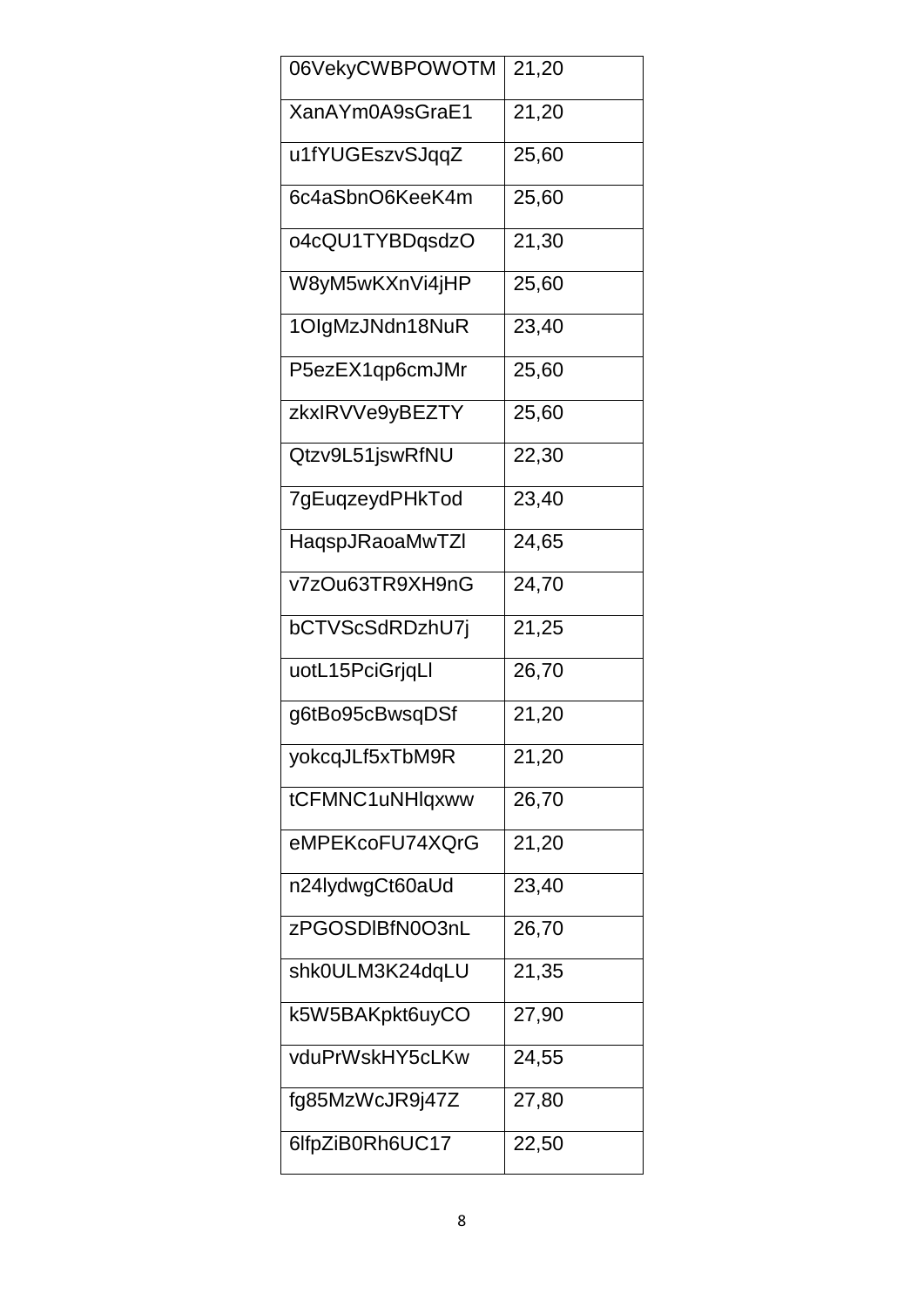| ePaF205IHRBdg6q        | 22,30 |
|------------------------|-------|
| n29vshLEW2tdnqy        | 22,30 |
| EKb0imxraGvyRn9        | 21,20 |
| A1VEkoVKYqH4W5A        | 21,20 |
| ZZe93L0KKIEyGpE        | 24,55 |
| 95wXvPvPPEjZYko        | 23,40 |
| nLx4pDO61g8B4Oh        | 22,30 |
| nYF5K7pqTt9mog4        | 22,30 |
| UFab9zDDh2O5L18        | 21,20 |
| pJrBDbnDswA0MJ2        | 22,35 |
| IIxKz56tr6nRBSo        | 21,20 |
| Pz8Edv8ZaxsYaEH        | 23,40 |
| eYsf7MjsSD9IxjJ        | 21,45 |
| c4LhamDmUpMVucK        | 21,20 |
| <b>JnbOoQWBNYjEwcs</b> | 25,60 |
| aMuD5nbl53gFdGt        | 24,50 |
| 4DB5nJYpulflWUa        | 23,40 |
| Lf6c7BJdxS8QMCZ        | 26,80 |
| 9NZ6z5Veav24VDt        | 21,40 |
| ZiWcrHSyF3OKp93        | 28,90 |
| T91fyaeiueoGNqu        | 21,20 |
| 6p5DY2MxizKnLOq        | 25,80 |
| iUxySxx5mlafbO6        | 21,35 |
| 3mTmwtdaOTCNFUh        | 24,50 |
| QF3nPjAusqPPpg9        | 23,40 |
| 13jMOtqxkZzfP4U        | 22,40 |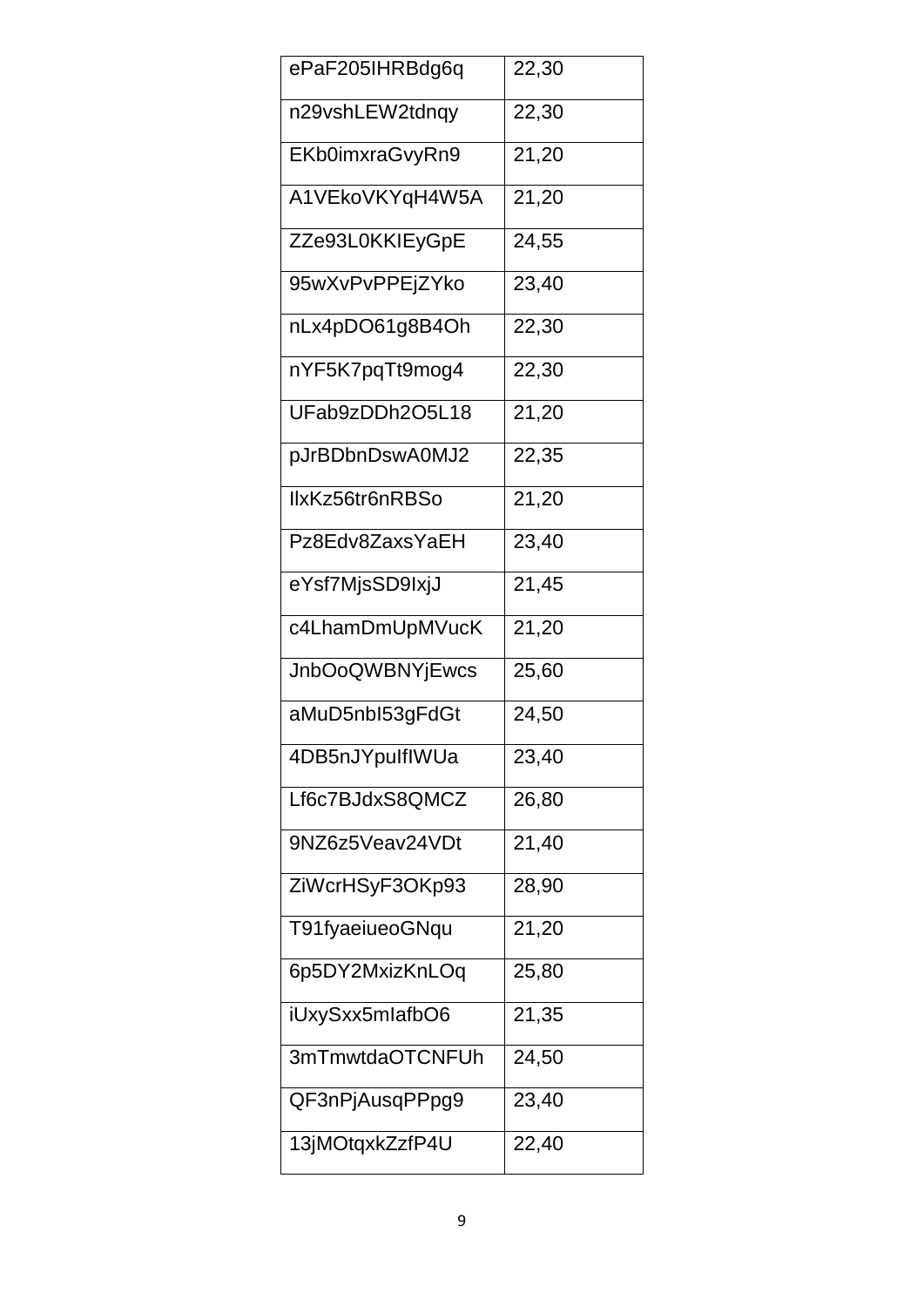| gFWWciBtTKzqT83        | 28,95 |
|------------------------|-------|
| 4fB0kBPPaeLw7Df        | 22,30 |
| cFoONV2fCx2BrMm        | 22,30 |
| bAXDo7gexcN0SDO        | 21,25 |
| XHJEO8ahR56aLl1        | 25,60 |
| wPzKuYeG6AhEgsb        | 21,20 |
| kgyAMiV8kKjgUSx        | 21,20 |
| oz54g89v9TuYGot        | 23,40 |
| qaYfdh8g6kq2NiO        | 23,65 |
| Oqlyzoq4nCsDsFH        | 25,60 |
| roKssL2ijVVF6OA        | 27,80 |
| ONOdc49IUqfiDIw        | 22,30 |
| 1370bkMr9iM87CJ        | 21,20 |
| Pdh22ma4iO1FiyQ        | 22,35 |
| gGbxgLxlF7TdELz        | 27,85 |
| VNIX66gDuN3X5gP        | 22,30 |
| aa0GOP0CLunlc9l        | 26,70 |
| 9jzXugVXO0yBNt8        | 23,40 |
| aO60fSdzpoUsQtK        | 24,50 |
| <b>RmesKINjfXKIvGT</b> | 23,50 |
| L5ytlDnYuTgvaYU        | 27,85 |
| RewqkOli5dozDja        | 22,30 |
| <b>JsuzZnHOdCbvkzu</b> | 23,40 |
| InTaL8nlzMzom9w        | 22,55 |
| WkBoR4UMErWWkps        | 21,20 |
| ZcDXDZpv7UIAYsZ        | 22,30 |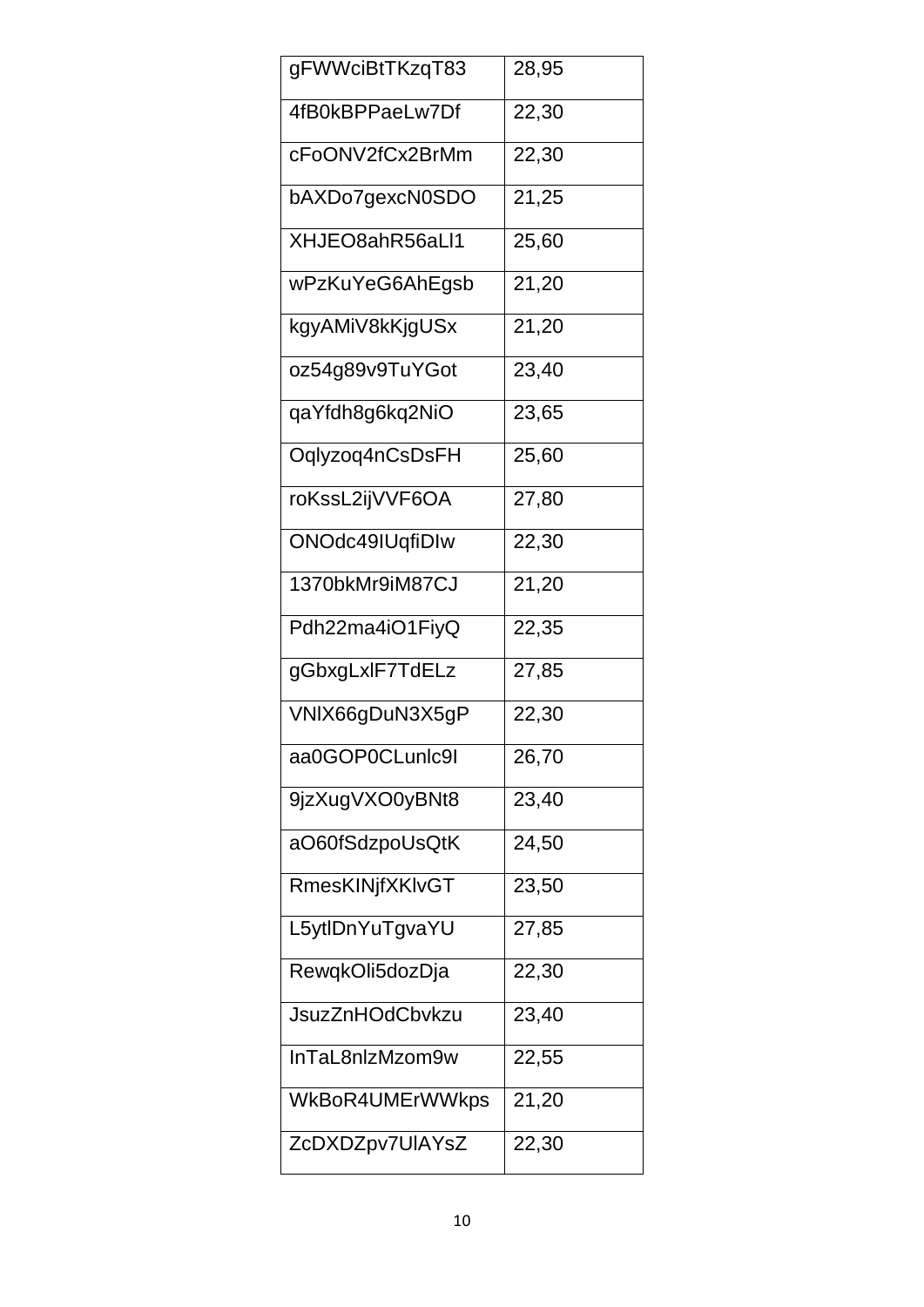| GptdLddgRPOZRil | 21,20               |
|-----------------|---------------------|
| mSWsc3RDfarGjNO | 26,70               |
| 5sTm8wemamgPdOb | 21,20               |
| uag0jYwaT84iohu | 21,20               |
| zeWxX5liPaRfzmJ | 24,60               |
| ArTCpxfmz3jg8ip | 23,55               |
| qWDRvx3ZDa1OUoo | 22,30               |
| ww5879r7SGCuohn | 25,65               |
| zH7oLn61SfsCP78 | 25,70               |
| EdnQP3a8Z7TrJzm | 22,30               |
| ZD0Qd0aB1cvjQm9 | 21,45               |
| YHM2LbCvD1wgKw2 | 23,40               |
| q8gq15VsOJQkEH6 | 21,20               |
| nXZ1j9sN5VKHjgp | 22,45               |
| 3dYolQz3o4mK5zW | 23,50               |
| I0F5EIjTYgsvORJ | $\overline{21}, 20$ |
| zEoiJbHzwaCIRRg | 21,20               |
| E4inWluqOKqfwjy | 24,50               |

LE PROVE ORALI SI TERRANNO CON LA SEGUENTE CALENDARIZZAZIONE E PRESSO LE SEDI SOTTO RIPORTATE (lettera "G" estratta dai candidati prima dell'espletamento della prova scritta).

SI COMUNICA CHE I CANDIDATI, AL FINE DI GARANTIRE IL BUON ESPLETAMENTO DELLA PROCEDURA CONCORSUALE, DEVONO ATTENERSI TASSATIVAMENTE AL **GIORNO ED ALL'ORARIO DI CONVOCAZIONE.**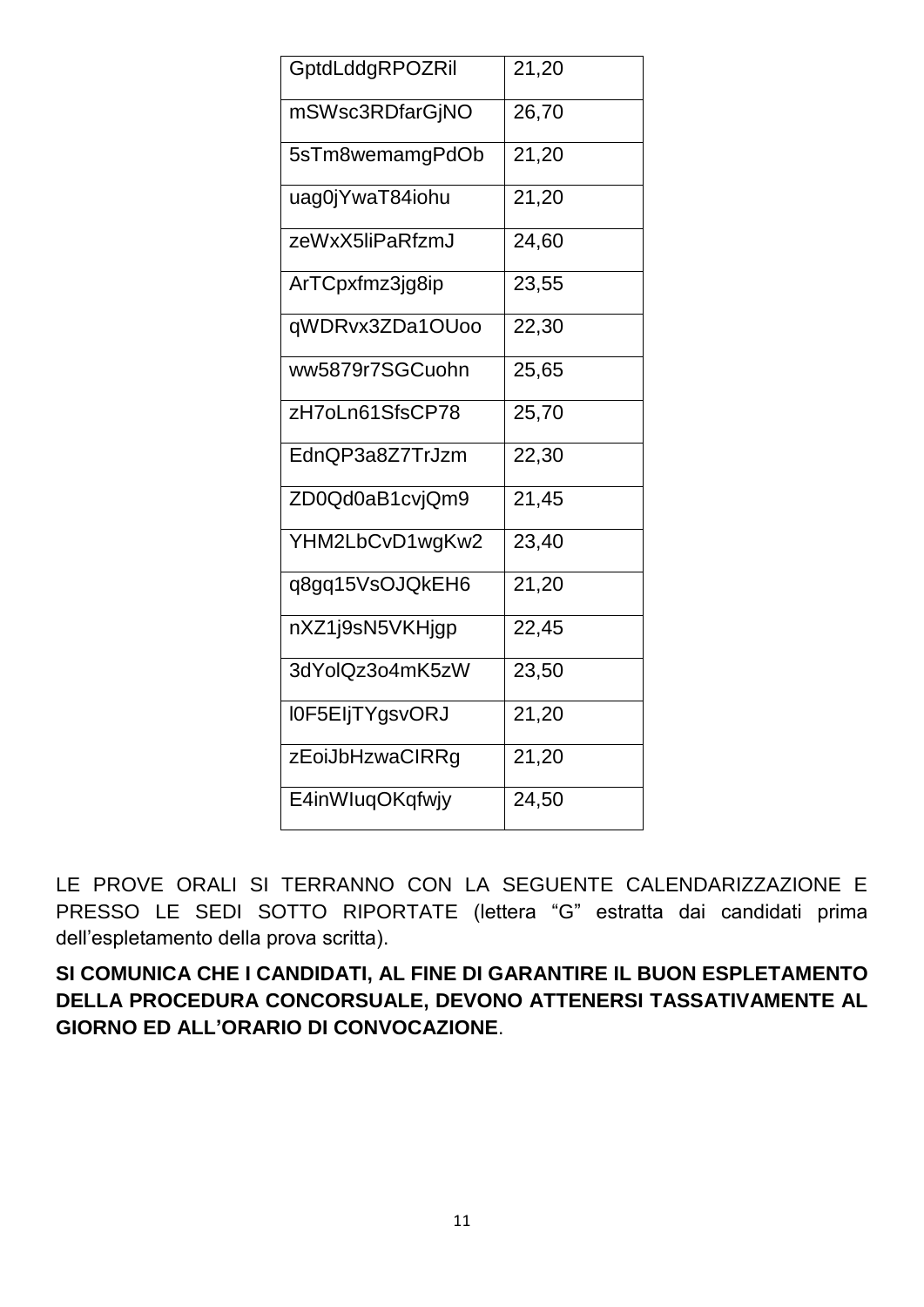| <b>CODICE UNIVOCO</b>  | <b>GIORNO</b> | <b>ORA</b> |
|------------------------|---------------|------------|
| DnA1MjU5ihq3dsL        | 12/10/2020    | 8.45       |
| hIZBPXmk6FRTfrZ        | 12/10/2020    | 8.45       |
| YhK4li1cFbaQaZM        | 12/10/2020    | 9.15       |
| jXdG3pRgLv0psmY        | 12/10/2020    | 9.15       |
| qSay5M1urz8V88W        | 12/10/2020    | 9.45       |
| DIML3f6wOEyP8x3        | 12/10/2020    | 9.45       |
| wxL9JPOpLaxuTwD        | 12/10/2020    | 10.15      |
| L16TQI4b590M1AQ        | 12/10/2020    | 10.15      |
| iLXNUncePyESL4Z        | 12/10/2020    | 10.45      |
| XJnjR7QNOezl7sS        | 12/10/2020    | 10.45      |
| <b>UUzcRqLuwZatBcx</b> | 12/10/2020    | 11.15      |
| GrzZajNIOZJaaYA        | 12/10/2020    | 11.15      |
| Qhfp7WDcZ2VzbUG        | 12/10/2020    | 11.45      |
| x2Uiky1ltcsWTNZ        | 12/10/2020    | 11.45      |
| JUEOmDgZaFKsG2I        | 12/10/2020    | 12.15      |
| awsM0AwhWd7HdFT        | 12/10/2020    | 12.15      |
| M9nsApIISDOuWZy        | 12/10/2020    | 13.45      |
| 2lTigS5d61BFYbf        | 12/10/2020    | 13.45      |
| s5tbjlyxsCw0QKX        | 12/10/2020    | 14.15      |
| 8qHo40BegRh8J1O        | 12/10/2020    | 14.15      |
| q118a4qbon9qqTn        | 12/10/2020    | 14.45      |
| 3k4LOUDbI58uPiw        | 12/10/2020    | 14.45      |
| zQYDj5oikJee0dL        | 12/10/2020    | 15.15      |
| 9pNsPRRteK4J7Ex        | 12/10/2020    | 15.15      |
| ygV43SSRaR3F9Sb        | 12/10/2020    | 15.45      |
| LpRkkVY45oiQZSN        | 12/10/2020    | 15.45      |
| tvUTWIL3QFhRXYw        | 12/10/2020    | 16.15      |
| EgHigyk6mYSxX0Y        | 12/10/2020    | 16.15      |
| YlzR3jMnkOLMgcW        | 12/10/2020    | 16.45      |
| mZFsv0GzYfkDOH6        | 12/10/2020    | 16.45      |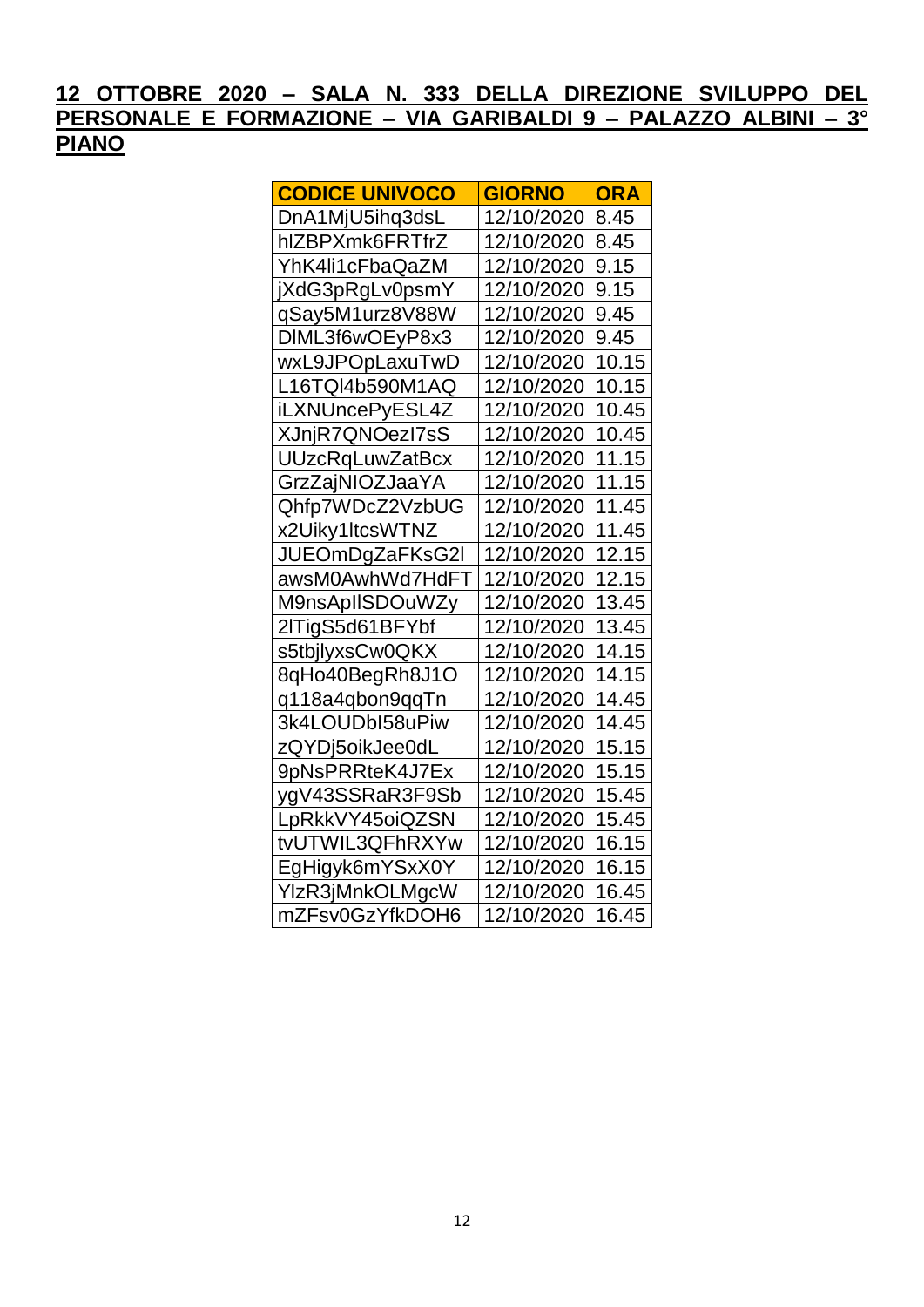| <b>CODICE UNIVOCO</b> | <b>GIORNO</b> | <b>ORA</b> |
|-----------------------|---------------|------------|
| tdyNAahfazuafg5       | 13/10/2020    | 8.45       |
| Gzn4umPRjDWhvfk       | 13/10/2020    | 8.45       |
| vFwmdaXEFRblkvf       | 13/10/2020    | 9.15       |
| G4z3LS4rsO0rnzz       | 13/10/2020    | 9.15       |
| g76hwpJkpzLdT65       | 13/10/2020    | 9.45       |
| uStnsR3afm9vxig       | 13/10/2020    | 9.45       |
| qBKQDz1L5Awv2zb       | 13/10/2020    | 10.15      |
| MM1HrzzKmEaA9tv       | 13/10/2020    | 10.15      |
| FPBPqjsWaZrm7zu       | 13/10/2020    | 10.45      |
| NIEptew9bvj0vNd       | 13/10/2020    | 10.45      |
| u5V3pwaiuVAPgcl       | 13/10/2020    | 11.15      |
| Eo40roKearC5zHV       | 13/10/2020    | 11.15      |
| K29fSWkn2pOkG7t       | 13/10/2020    | 11.45      |
| y6NvNHIFPz6EXNi       | 13/10/2020    | 11.45      |
| YwLnc5wcp7jYp00       | 13/10/2020    | 12.15      |
| qNeea2khVdqcxKS       | 13/10/2020    | 12.15      |
| RvzZp4JzdMVXRgh       | 13/10/2020    | 13.45      |
| TTZNLqRnFjHsbA7       | 13/10/2020    | 13.45      |
| lavzicxyg67N5Fb       | 13/10/2020    | 14.15      |
| 8TwQoj1qGrizzvz       | 13/10/2020    | 14.15      |
| bk6h6nAGctOCQPz       | 13/10/2020    | 14.45      |
| kRI4AUJMYzWAH11       | 13/10/2020    | 14.45      |
| 4DhR4in4yBEkiGm       | 13/10/2020    | 15.15      |
| INPVC38Zz1aLvvK       | 13/10/2020    | 15.15      |
| SZyan969slanKSp       | 13/10/2020    | 15.45      |
| iKTH10gJaM56O0g       | 13/10/2020    | 15.45      |
| 9YLkk1FqU61ua8a       | 13/10/2020    | 16.15      |
| mYBF89YFXxOMTI4       | 13/10/2020    | 16.15      |
| vciSmFu5o4tIUqR       | 13/10/2020    | 16.45      |
| A2Fkr7GcpC0JSix       | 13/10/2020    | 16.45      |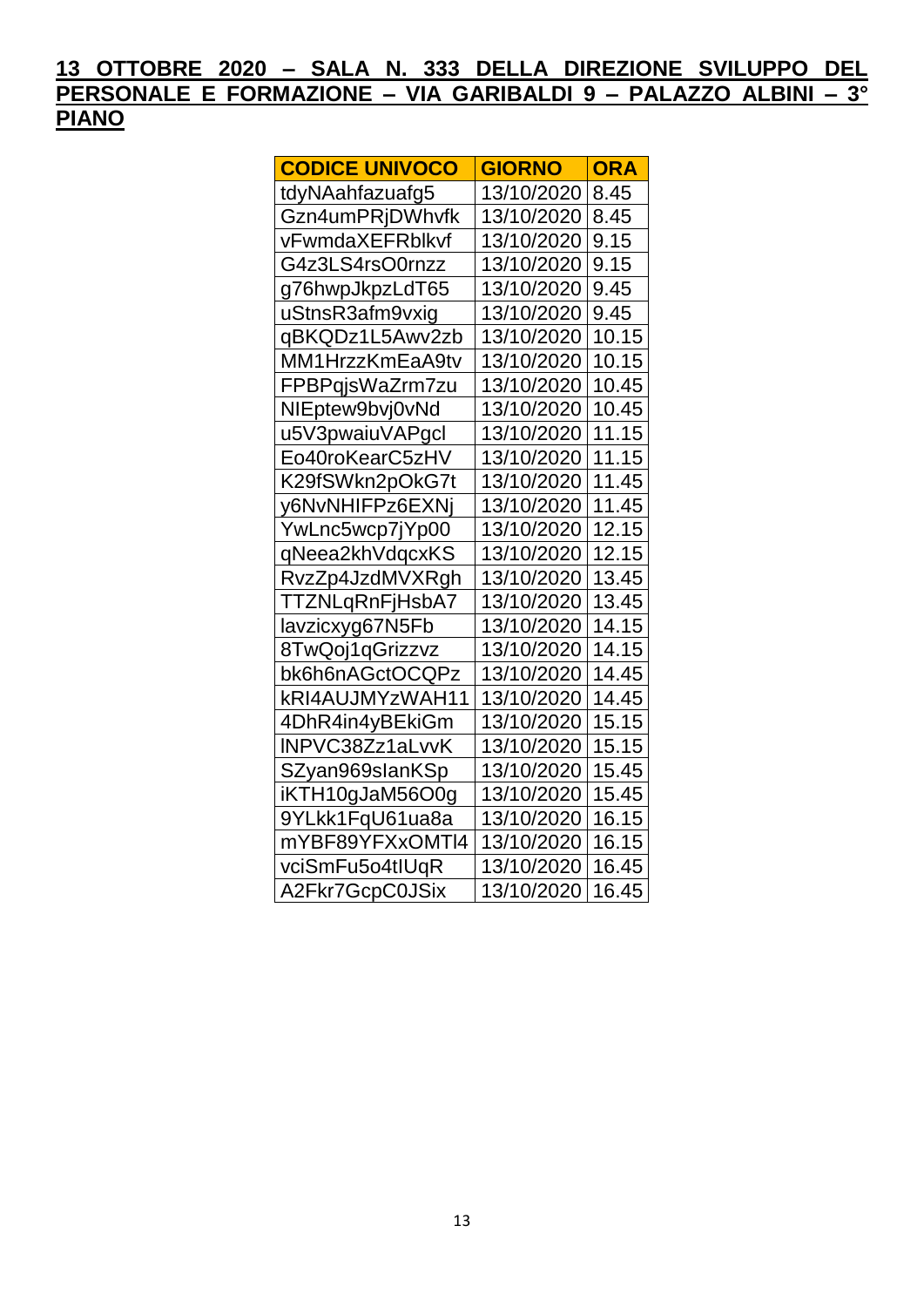### 15 OTTOBRE 2020 - SALA BUVETTINA ALL'INTERNO DELLA SALA BUVETTE DEL COMUNE DI GENOVA PIAN TERRENO DI PALAZZO ALBINI - VIA **GARIBALDI N. 9 - GENOVA**

| <b>CODICE UNIVOCO</b> | <b>GIORNO</b> | <b>ORA</b> |
|-----------------------|---------------|------------|
| 2YIiDAt2QBJjLOY       | 15/10/2020    | 8.45       |
| 7yBsPFljRaW3d8d       | 15/10/2020    | 8.45       |
| 1A7y8O8uuHPRgTa       | 15/10/2020    | 9.15       |
| PUcdMHDXpZkOBaJ       | 15/10/2020    | 9.15       |
| dulpPuvJIOQwUnX       | 15/10/2020    | 9.45       |
| rZ3Luh031i1PxIU       | 15/10/2020    | 9.45       |
| dmpcAK6G1Baq3Ds       | 15/10/2020    | 10.15      |
| iuLISyNCq2KQ1aP       | 15/10/2020    | 10.15      |
| ydqklPwz5dUiaTo       | 15/10/2020    | 10.45      |
| El1fKheq3XikcQN       | 15/10/2020    | 10.45      |
| anaqhNRe5yhPatz       | 15/10/2020    | 11.15      |
| TPwl7wtRUyb01qY       | 15/10/2020    | 11.15      |
| s4R4ZSb5GXqbkN7       | 15/10/2020    | 11.45      |
| 06VekyCWBPOWOTM       | 15/10/2020    | 11.45      |
| XanAYm0A9sGraE1       | 15/10/2020    | 12.15      |
| u1fYUGEszvSJqqZ       | 15/10/2020    | 12.15      |
| 6c4aSbnO6KeeK4m       | 15/10/2020    | 13.45      |
| o4cQU1TYBDqsdzO       | 15/10/2020    | 13.45      |
| W8yM5wKXnVi4jHP       | 15/10/2020    | 14.15      |
| 1OlgMzJNdn18NuR       | 15/10/2020    | 14.15      |
| P5ezEX1qp6cmJMr       | 15/10/2020    | 14.45      |
| zkxIRVVe9yBEZTY       | 15/10/2020    | 14.45      |
| Qtzv9L51jswRfNU       | 15/10/2020    | 15.15      |
| 7gEuqzeydPHkTod       | 15/10/2020    | 15.15      |
| HaqspJRaoaMwTZI       | 15/10/2020    | 15.45      |
| v7zOu63TR9XH9nG       | 15/10/2020    | 15.45      |
| bCTVScSdRDzhU7j       | 15/10/2020    | 16.15      |
| uotL15PciGrjqLl       | 15/10/2020    | 16.15      |
| g6tBo95cBwsqDSf       | 15/10/2020    | 16.45      |
| yokcqJLf5xTbM9R       | 15/10/2020    | 16.45      |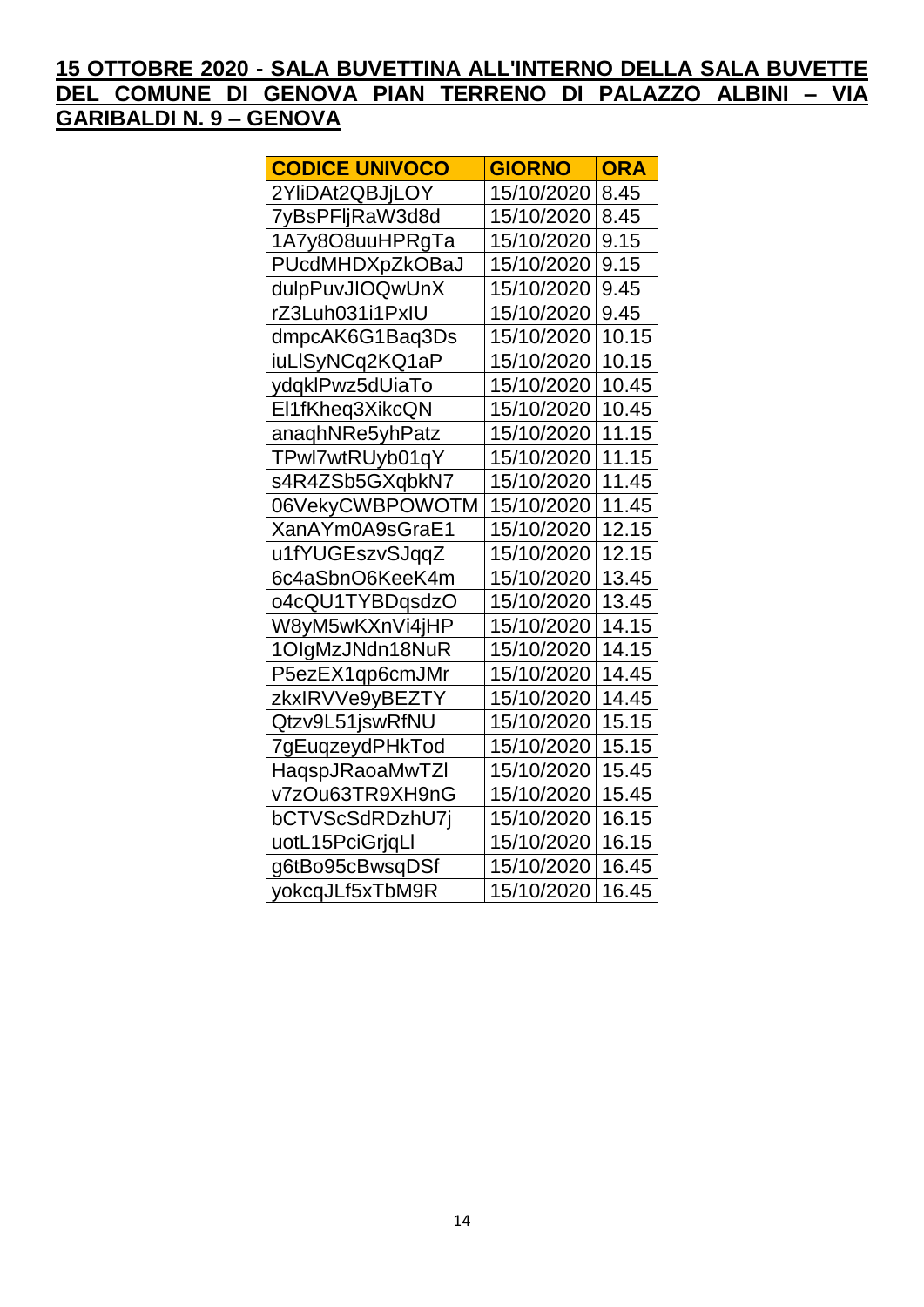| <b>CODICE UNIVOCO</b> | <b>GIORNO</b> | <b>ORA</b> |
|-----------------------|---------------|------------|
| tCFMNC1uNHlqxww       | 16/10/2020    | 8.45       |
| eMPEKcoFU74XQrG       | 16/10/2020    | 8.45       |
| n24lydwgCt60aUd       | 16/10/2020    | 9.15       |
| zPGOSDIBfN0O3nL       | 16/10/2020    | 9.15       |
| shk0ULM3K24dqLU       | 16/10/2020    | 9.45       |
| k5W5BAKpkt6uyCO       | 16/10/2020    | 9.45       |
| vduPrWskHY5cLKw       | 16/10/2020    | 10.15      |
| fg85MzWcJR9j47Z       | 16/10/2020    | 10.15      |
| 6lfpZiB0Rh6UC17       | 16/10/2020    | 10.45      |
| ePaF205IHRBdg6q       | 16/10/2020    | 10.45      |
| n29vshLEW2tdnqy       | 16/10/2020    | 11.15      |
| EKb0imxraGvyRn9       | 16/10/2020    | 11.15      |
| A1VEkoVKYqH4W5A       | 16/10/2020    | 11.45      |
| ZZe93L0KKIEyGpE       | 16/10/2020    | 11.45      |
| 95wXvPvPPEjZYko       | 16/10/2020    | 12.15      |
| nLx4pDO61g8B4Oh       | 16/10/2020    | 12.15      |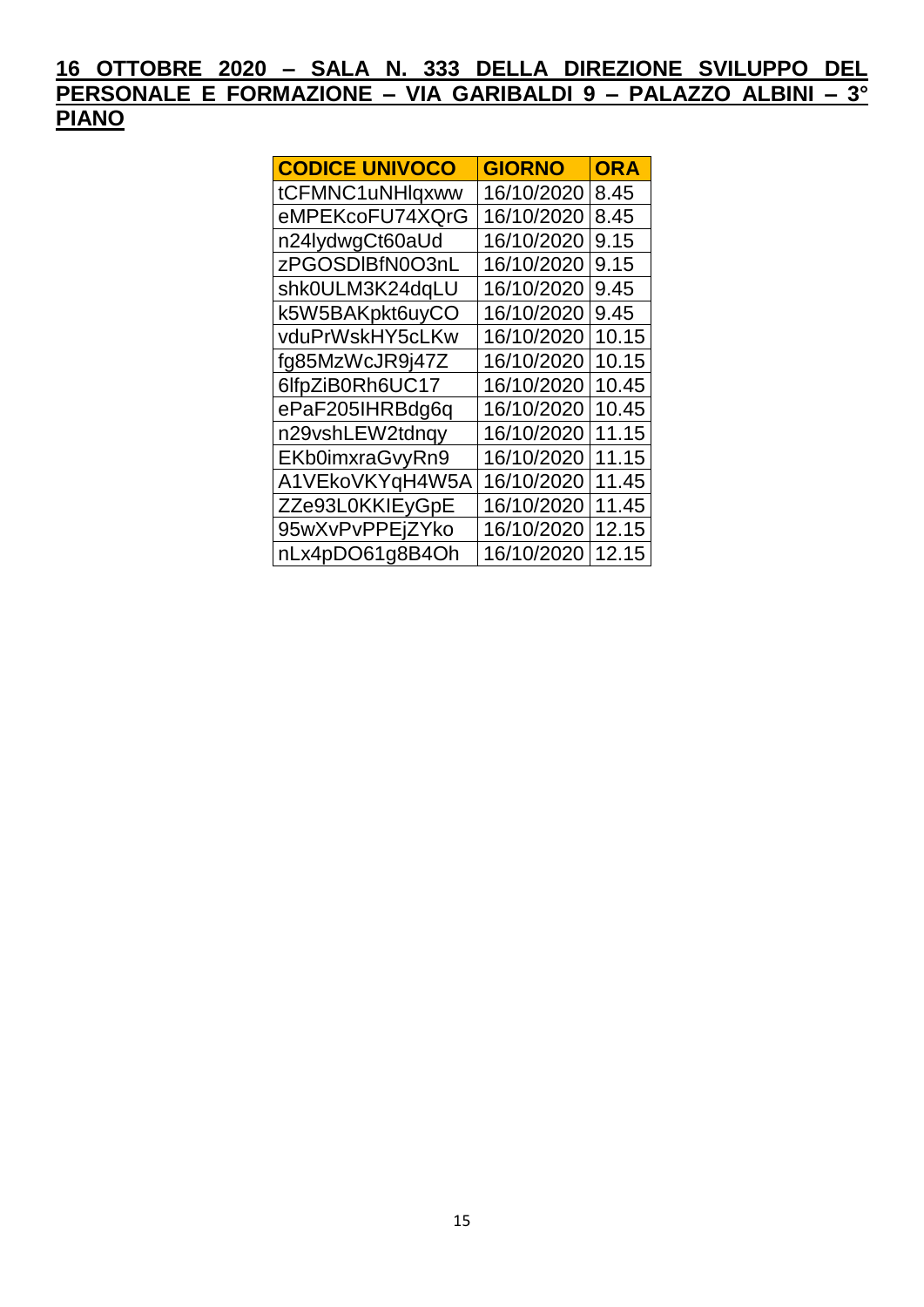| <b>CODICE UNIVOCO</b>  | <b>GIORNO</b> | <b>ORA</b> |
|------------------------|---------------|------------|
| nYF5K7pqTt9mog4        | 20/10/2020    | 8.45       |
| UFab9zDDh2O5L18        | 20/10/2020    | 8.45       |
| pJrBDbnDswA0MJ2        | 20/10/2020    | 9.15       |
| IlxKz56tr6nRBSo        | 20/10/2020    | 9.15       |
| Pz8Edv8ZaxsYaEH        | 20/10/2020    | 9.45       |
| eYsf7MjsSD9IxjJ        | 20/10/2020    | 9.45       |
| c4LhamDmUpMVucK        | 20/10/2020    | 10.15      |
| <b>JnbOoQWBNYjEwcs</b> | 20/10/2020    | 10.15      |
| aMuD5nbl53gFdGt        | 20/10/2020    | 10.45      |
| 4DB5nJYpulflWUa        | 20/10/2020    | 10.45      |
| Lf6c7BJdxS8QMCZ        | 20/10/2020    | 11.15      |
| 9NZ6z5Veav24VDt        | 20/10/2020    | 11.15      |
| ZiWcrHSyF3OKp93        | 20/10/2020    | 11.45      |
| T91fyaeiueoGNqu        | 20/10/2020    | 11.45      |
| 6p5DY2MxizKnLOq        | 20/10/2020    | 12.15      |
| iUxySxx5mlafbO6        | 20/10/2020    | 12.15      |
| 3mTmwtdaOTCNFUh        | 20/10/2020    | 13.45      |
| QF3nPjAusqPPpg9        | 20/10/2020    | 13.45      |
| 13jMOtqxkZzfP4U        | 20/10/2020    | 14.15      |
| gFWWciBtTKzqT83        | 20/10/2020    | 14.15      |
| 4fB0kBPPaeLw7Df        | 20/10/2020    | 14.45      |
| cFoONV2fCx2BrMm        | 20/10/2020    | 14.45      |
| bAXDo7gexcN0SDO        | 20/10/2020    | 15.15      |
| XHJEO8ahR56aLl1        | 20/10/2020    | 15.15      |
| wPzKuYeG6AhEgsb        | 20/10/2020    | 15.45      |
| kgyAMiV8kKjgUSx        | 20/10/2020    | 15.45      |
| oz54g89v9TuYGot        | 20/10/2020    | 16.15      |
| qaYfdh8g6kq2NiO        | 20/10/2020    | 16.15      |
| Oqlyzoq4nCsDsFH        | 20/10/2020    | 16.45      |
| roKssL2ijVVF6OA        | 20/10/2020    | 16.45      |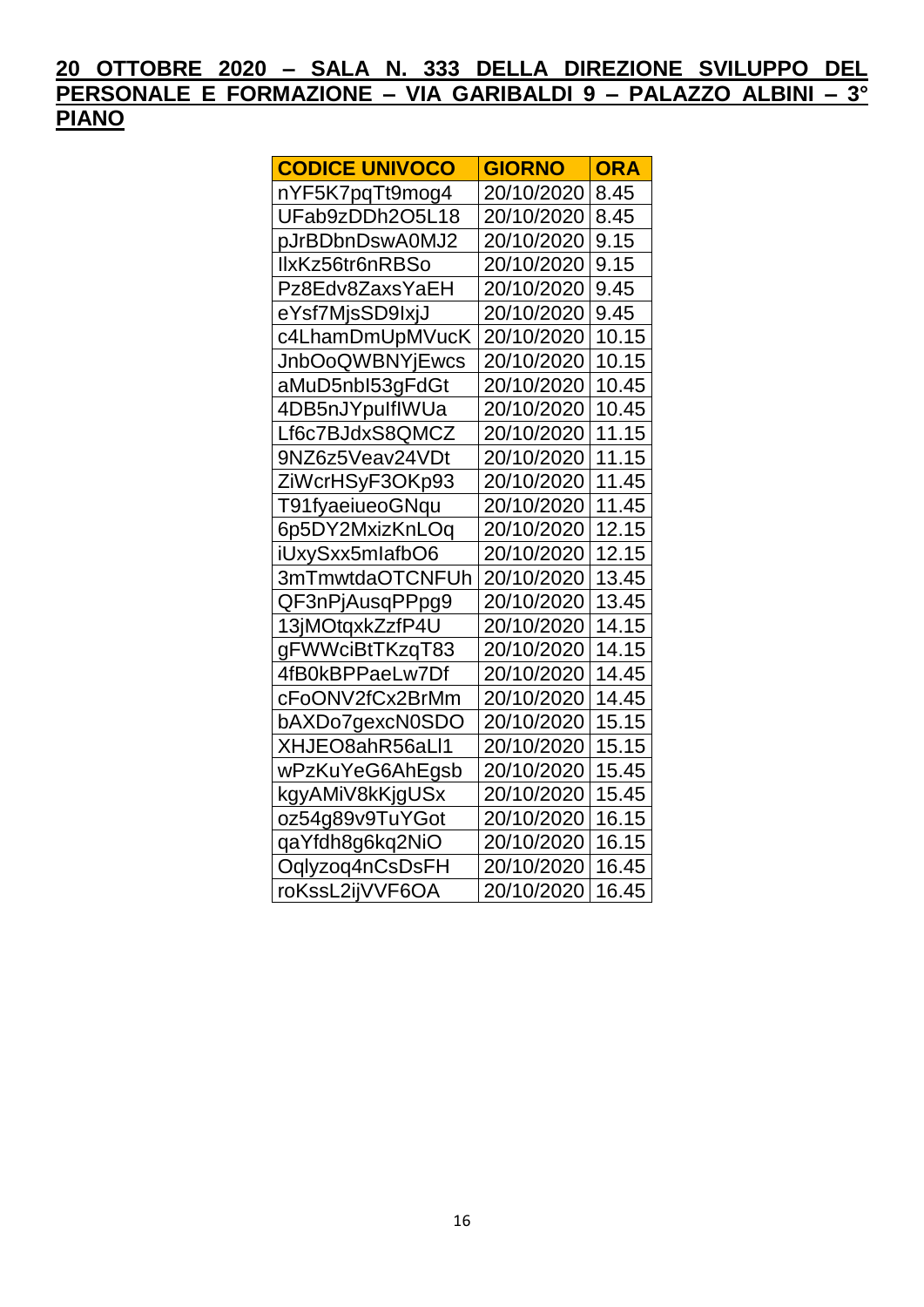| <b>CODICE UNIVOCO</b>  | <b>GIORNO</b> | <b>ORA</b> |
|------------------------|---------------|------------|
| ONOdc49IUqfiDIw        | 21/10/2020    | 8.45       |
| 1370bkMr9iM87CJ        | 21/10/2020    | 8.45       |
| Pdh22ma4iO1FiyQ        | 21/10/2020    | 9.15       |
| gGbxgLxIF7TdELz        | 21/10/2020    | 9.15       |
| VNIX66gDuN3X5gP        | 21/10/2020    | 9.45       |
| aa0GOP0CLunlc9l        | 21/10/2020    | 9.45       |
| 9jzXugVXO0yBNt8        | 21/10/2020    | 10.15      |
| aO60fSdzpoUsQtK        | 21/10/2020    | 10.15      |
| <b>RmesKINjfXKIvGT</b> | 21/10/2020    | 10.45      |
| L5ytIDnYuTgvaYU        | 21/10/2020    | 10.45      |
| RewqkOli5dozDja        | 21/10/2020    | 11.15      |
| JsuzZnHOdCbvkzu        | 21/10/2020    | 11.15      |
| InTaL8nlzMzom9w        | 21/10/2020    | 11.45      |
| WkBoR4UMErWWkps        | 21/10/2020    | 11.45      |
| ZcDXDZpv7UIAYsZ        | 21/10/2020    | 12.15      |
| GptdLddgRPOZRil        | 21/10/2020    | 12.15      |
| mSWsc3RDfarGjNO        | 21/10/2020    | 13.45      |
| 5sTm8wemamgPdOb        | 21/10/2020    | 13.45      |
| uag0jYwaT84iohu        | 21/10/2020    | 14.15      |
| zeWxX5liPaRfzmJ        | 21/10/2020    | 14.15      |
| ArTCpxfmz3jg8ip        | 21/10/2020    | 14.45      |
| qWDRvx3ZDa1OUoo        | 21/10/2020    | 14.45      |
| ww5879r7SGCuohn        | 21/10/2020    | 15.15      |
| zH7oLn61SfsCP78        | 21/10/2020    | 15.15      |
| EdnQP3a8Z7TrJzm        | 21/10/2020    | 15.45      |
| ZD0Qd0aB1cvjQm9        | 21/10/2020    | 15.45      |
| YHM2LbCvD1wgKw2        | 21/10/2020    | 16.15      |
| q8gq15VsOJQkEH6        | 21/10/2020    | 16.15      |
| nXZ1j9sN5VKHjgp        | 21/10/2020    | 16.45      |
| 3dYolQz3o4mK5zW        | 21/10/2020    | 16.45      |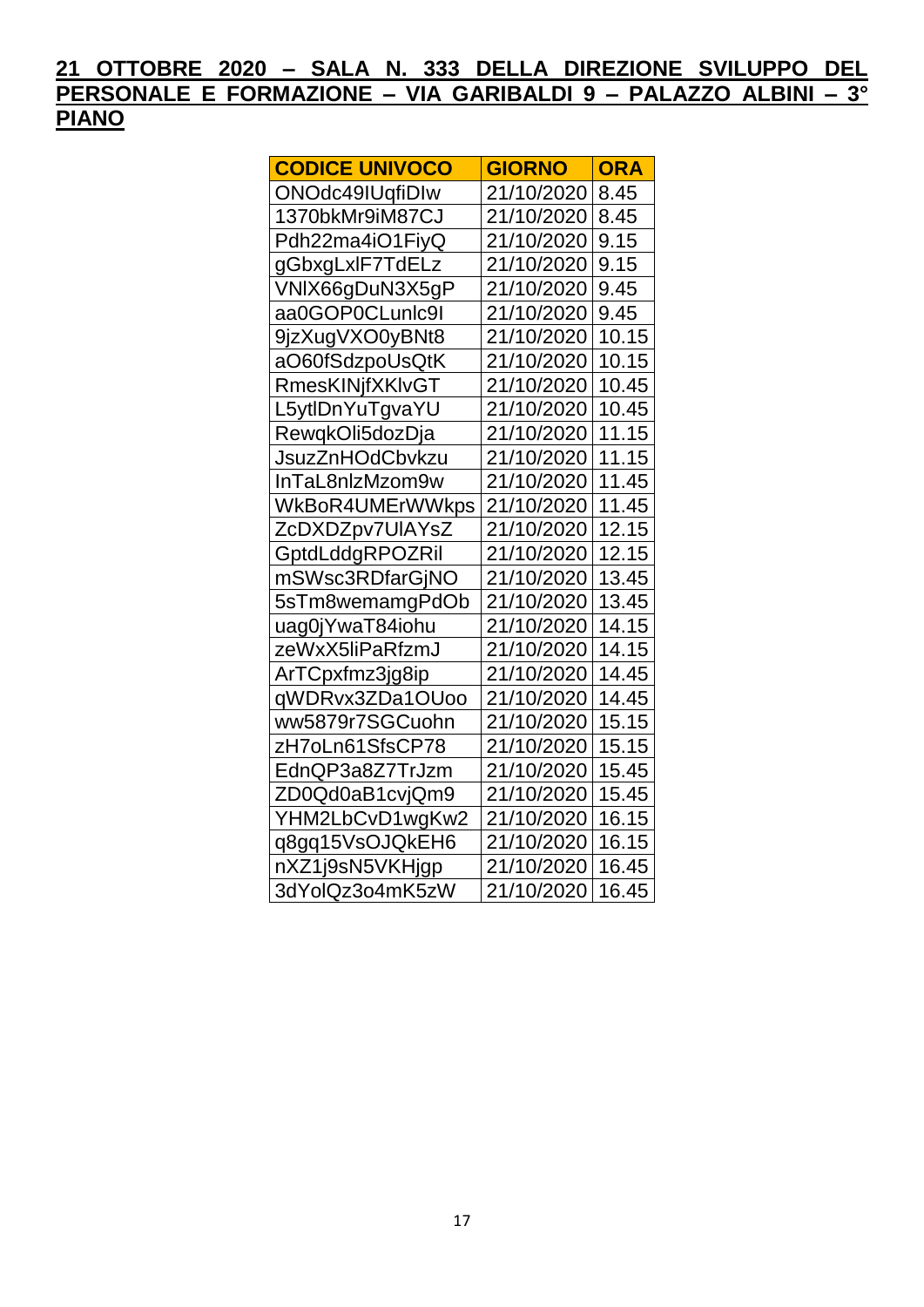### 22 OTTOBRE 2020 - SALA BUVETTINA ALL'INTERNO DELLA SALA BUVETTE DEL COMUNE DI GENOVA PIAN TERRENO DI PALAZZO ALBINI - VIA **GARIBALDI N. 9 - GENOVA**

| <b>CODICE UNIVOCO</b> | <b>GIORNO</b> | <b>ORA</b> |
|-----------------------|---------------|------------|
| I0F5EIjTYgsvORJ       | 22/10/2020    | 8.45       |
| zEoiJbHzwaCIRRg       | 22/10/2020    | 8.45       |
| E4inWluqOKqfwjy       | 22/10/2020    | 9.15       |
| YNKJsico0VONiKB       | 22/10/2020    | 9.15       |
| qPQWIN08hXWVr48       | 22/10/2020    | 9.45       |
| vgOrHrLBJ83xH6p       | 22/10/2020    | 9.45       |
| YjygX378kOxWNO0       | 22/10/2020    | 10.15      |
| xrkUxa9Vn6nkbat       | 22/10/2020    | 10.15      |
| 40Uy4GljAXz021a       | 22/10/2020    | 10.45      |
| b5lc2rrzgXLgbiJ       | 22/10/2020    | 10.45      |
| 0rlgOfOsKDAPDcK       | 22/10/2020    | 11.15      |
| 8QI8BOyobw8KDwG       | 22/10/2020    | 11.15      |
| sEXQDFgJW8XGpan       | 22/10/2020    | 11.45      |
| nGsTxUpOvy4UEhh       | 22/10/2020    | 11.45      |
| JNhSL3e0oQFIkYr       | 22/10/2020    | 12.15      |
| ial8L0IXZcaxU7f       | 22/10/2020    | 12.15      |
| hfZtphTUaK7oLdv       | 22/10/2020    | 13.45      |
| IQLSruUm9MIGOdN       | 22/10/2020    | 13.45      |
| Lyolqe5rXnv4bfl       | 22/10/2020    | 14.15      |
| s28zh3NaN36oZ6K       | 22/10/2020    | 14.15      |
| Wx5IVAH2iTV71Bi       | 22/10/2020    | 14.45      |
| vMb485nC0oF572K       | 22/10/2020    | 14.45      |
| ZJZn3SDzazZQGjP       | 22/10/2020    | 15.15      |
| tVyOnCrI0poqzKX       | 22/10/2020    | 15.15      |
| DpSGBoJK87znatJ       | 22/10/2020    | 15.45      |
| kT2hmt4s1bSs0py       | 22/10/2020    | 15.45      |
| zWohSzdFMWiBqqu       | 22/10/2020    | 16.15      |
| HazzzoOggsOfLCB       | 22/10/2020    | 16.15      |
| xAVU005ylQhgwoa       | 22/10/2020    | 16.45      |
| 8sQZEp90LnSb03w       | 22/10/2020    | 16.45      |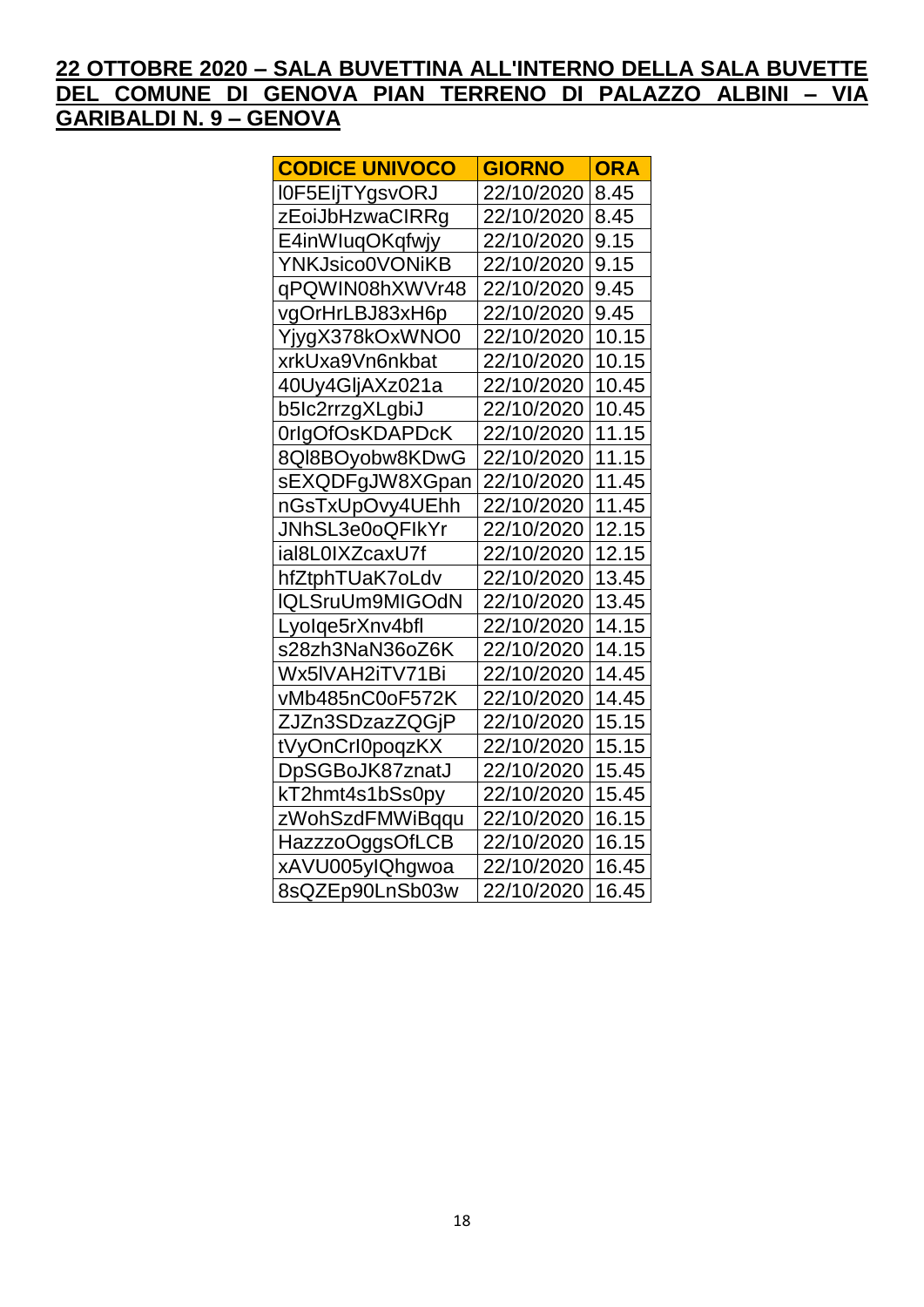### 23 OTTOBRE 2020 - SALA BUVETTINA ALL'INTERNO DELLA SALA BUVETTE DEL COMUNE DI GENOVA PIAN TERRENO DI PALAZZO ALBINI - VIA **GARIBALDI N. 9 - GENOVA**

| <b>CODICE UNIVOCO</b> | <b>GIORNO</b> | <b>ORA</b> |
|-----------------------|---------------|------------|
| 2jqfPdaQUY6UicY       | 23/10/2020    | 8.45       |
| 5cUZKJohiHzmw23       | 23/10/2020    | 8.45       |
| zxTnak5afGQqMpa       | 23/10/2020    | 9.15       |
| IV3nUdLnnQsuNJo       | 23/10/2020    | 9.15       |
| ZD6nLXdbWGZaGsP       | 23/10/2020    | 9.45       |
| 2zd90NJnaRsh9mq       | 23/10/2020    | 9.45       |
| xt0tcT5uL4tzwdR       | 23/10/2020    | 10.15      |
| ylAtpwpKKyZzdfi       | 23/10/2020    | 10.15      |
| AeL9RjDWRzhQRjL       | 23/10/2020    | 10.45      |
| 3VYDVwNZgQa0xY0       | 23/10/2020    | 10.45      |
| w99afD0remBDsae       | 23/10/2020    | 11.15      |
| Hsgi8ODDbO7qmb3       | 23/10/2020    | 11.15      |
| 0aavpniv1ceQ1IY       | 23/10/2020    | 11.45      |
| rOGtMszlMrelFpO       | 23/10/2020    | 11.45      |
| ngmnxDzYDcRaglf       | 23/10/2020    | 12.15      |
| tDH324kyKj5N4DS       | 23/10/2020    | 12.15      |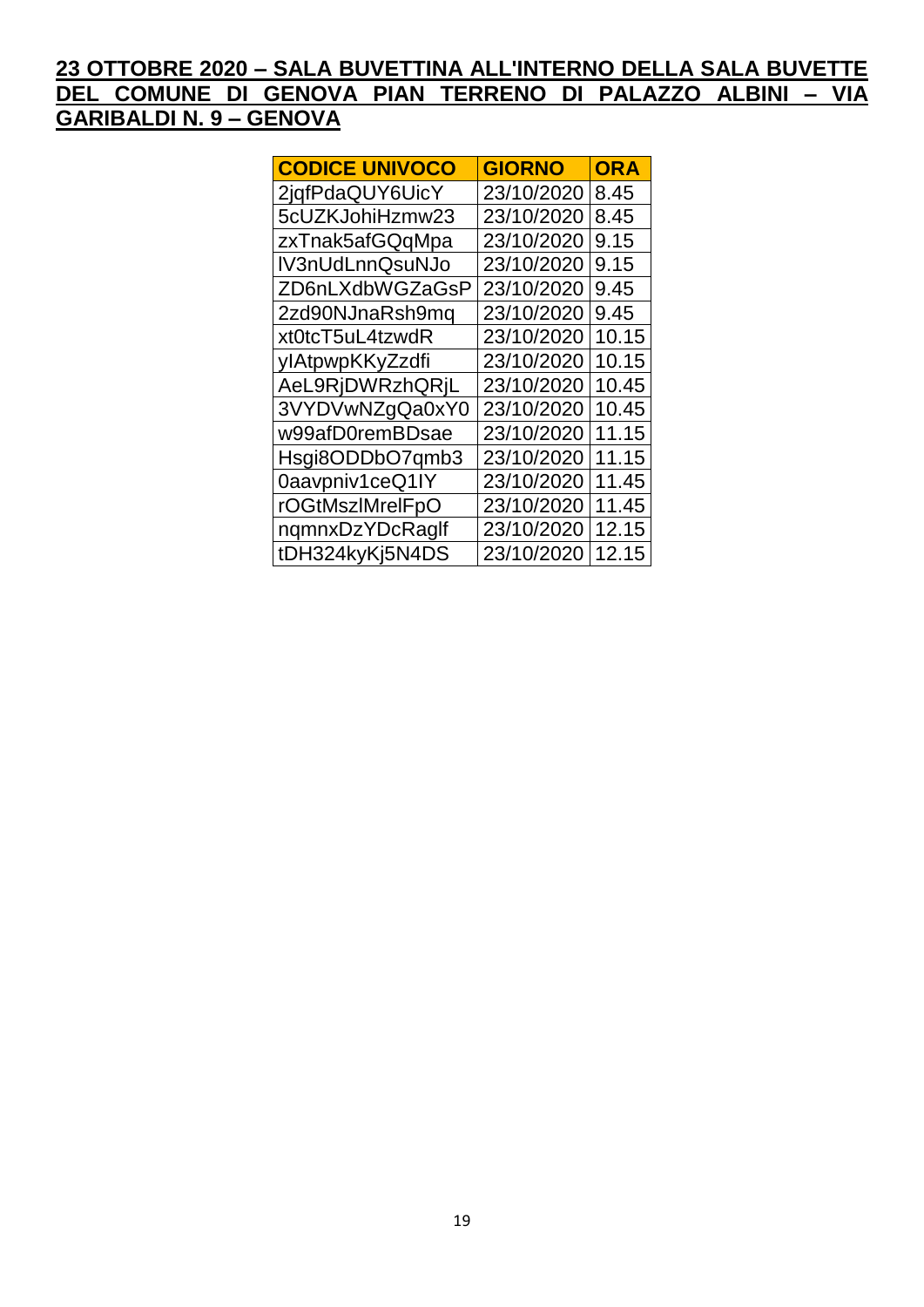| <b>CODICE UNIVOCO</b>  | <b>GIORNO</b> | <b>ORA</b> |
|------------------------|---------------|------------|
| Da27lckZZeKhauR        | 26/10/2020    | 8.45       |
| WLVj7V88a1oizYs        | 26/10/2020    | 8.45       |
| nkbPWPeuQGYzQp1        | 26/10/2020    | 9.15       |
| 1M4QhwWRBkq3zr1        | 26/10/2020    | 9.15       |
| CsLjlgIHeMfpGKQ        | 26/10/2020    | 9.45       |
| 5UBycMsz9XShhYO        | 26/10/2020    | 9.45       |
| vOHvgGmLphGLb1H        | 26/10/2020    | 10.15      |
| RFqxm724haga0wN        | 26/10/2020    | 10.15      |
| ODXDIfNdDrI355n        | 26/10/2020    | 10.45      |
| z0IsNXvvrdOzkR1        | 26/10/2020    | 10.45      |
| IpuNzynql9pntbs        | 26/10/2020    | 11.15      |
| TvlqxSabPuJ4whA        | 26/10/2020    | 11.15      |
| HznCnNm3n2kLLQk        | 26/10/2020    | 11.45      |
| jOdBzFa05YjXIVP        | 26/10/2020    | 11.45      |
| UBXJN1zjdupUN93        | 26/10/2020    | 12.15      |
| vDsasG4UmOR8KOA        | 26/10/2020    | 12.15      |
| feaiXctY8fAVwSM        | 26/10/2020    | 13.45      |
| AeRzRKOpT6FqA9y        | 26/10/2020    | 13.45      |
| <b>IUkllamLDuQrHc0</b> | 26/10/2020    | 14.15      |
| zV2iBDdYM1bGl8W        | 26/10/2020    | 14.15      |
| tA9RXhYi1xMK2qD        | 26/10/2020    | 14.45      |
| io6hJ08ZeiBFKUS        | 26/10/2020    | 14.45      |
| IUAJeHYLdOxHQZ1        | 26/10/2020    | 15.15      |
| vOF6sfT7p5zRUYR        | 26/10/2020    | 15.15      |
| uo1pzlaDdWuHOoZ        | 26/10/2020    | 15.45      |
| w2zu4kwUTQJ03cK        | 26/10/2020    | 15.45      |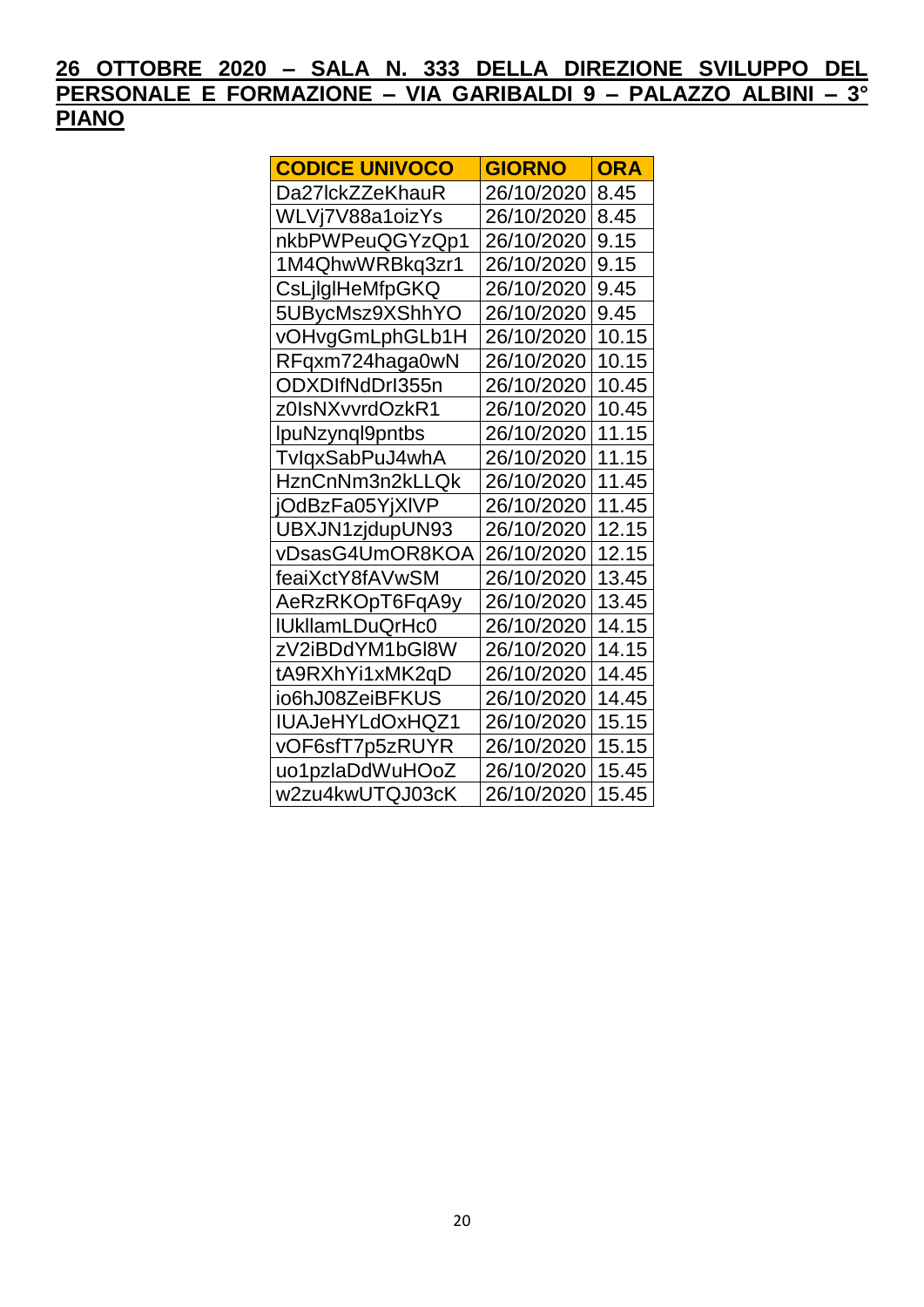| <b>CODICE UNIVOCO</b>  | <b>GIORNO</b> | ORA   |
|------------------------|---------------|-------|
| yWa1OGO4r0WHhtQ        | 28/10/2020    | 8.45  |
| DDyTCku9Vsz0OCC        | 28/10/2020    | 8.45  |
| ANah9g9l1q0vrXI        | 28/10/2020    | 9.15  |
| ImRhdrrAdkdTNf5        | 28/10/2020    | 9.15  |
| EhVDiCwsEf3GQSU        | 28/10/2020    | 9.45  |
| ffKFSaxl7PurJNc        | 28/10/2020    | 9.45  |
| RtndfL8WrnJmiwU        | 28/10/2020    | 10.15 |
| fWQQmKCONKa9roQ        | 28/10/2020    | 10.15 |
| Q94hGPFdmsuuzK3        | 28/10/2020    | 10.45 |
| neodpQDAkaeq6ms        | 28/10/2020    | 10.45 |
| 6X0OK4W3IWdu5OO        | 28/10/2020    | 11.15 |
| w1mog5ObmHk5NzR        | 28/10/2020    | 11.15 |
| sqwmNQyRB5KqXna        | 28/10/2020    | 11.45 |
| 3h4CGRBXg6Hn5vy        | 28/10/2020    | 11.45 |
| QRpXdVlpzzR3ep8        | 28/10/2020    | 12.15 |
| QPOEStORz4RktQE        | 28/10/2020    | 12.15 |
| zbw1Jh9FLKa8cp9        | 28/10/2020    | 13.45 |
| 1U9x77ttUNzaAhj        | 28/10/2020    | 13.45 |
| 30Rdz8VaO5Uu6ab        | 28/10/2020    | 14.15 |
| CdNqzBYZayKGuaJ        | 28/10/2020    | 14.15 |
| fU1USqk5YSxY0fU        | 28/10/2020    | 14.45 |
| <b>HLjcjpEhBfDBKjV</b> | 28/10/2020    | 14.45 |
| CzJ5NcX72QoSxiW        | 28/10/2020    | 15.15 |
| tk6F7K42uv4w2qx        | 28/10/2020    | 15.15 |

I CANDIDATI AMMESSI ALLA PROVA ORALE ED IDENTIFICATI DAI CODICI UNIVOCI SOPRA INDICATI SONO TENUTI A PRESENTARSI NEL GIORNO, ORA E SEDE SOPRA INDICATI MUNITI DI VALIDO DOCUMENTO DI RICONOSCIMENTO E DI MASCHERINA.

SI RICORDA CHE L'ACCESSO A PALAZZO ALBINI E' CONSENTITO SOLTANTO A SOGGETTI CHE ABBIANO UNA TEMPERATURA CORPOREA INFERIORE A 37.5 GRADI E CHE SARANNO APPLICATE TUTTE LE PRESCRIZIONI PREVISTE DAL PROTOCOLLO CONDIVISO DI REGOLAMENTAZIONE DELLE MISURE PER IL CONTRASTO E IL CONTENIMENTO DELLA DIFFUSIONE DEL VIRUS COVID19 DEL **COMUNE DI GENOVA.** 

### LA MANCATA PRESENTAZIONE PER QUALUNQUE MOTIVO ALLA PROVA NEL LUOGO, DATA E ORARIO SOPRA INDICATO SARÀ CONSIDERATA A TUTTI GLI EFFETTI RINUNCIA ALL'INTERA PROCEDURA CONCORSUALE.